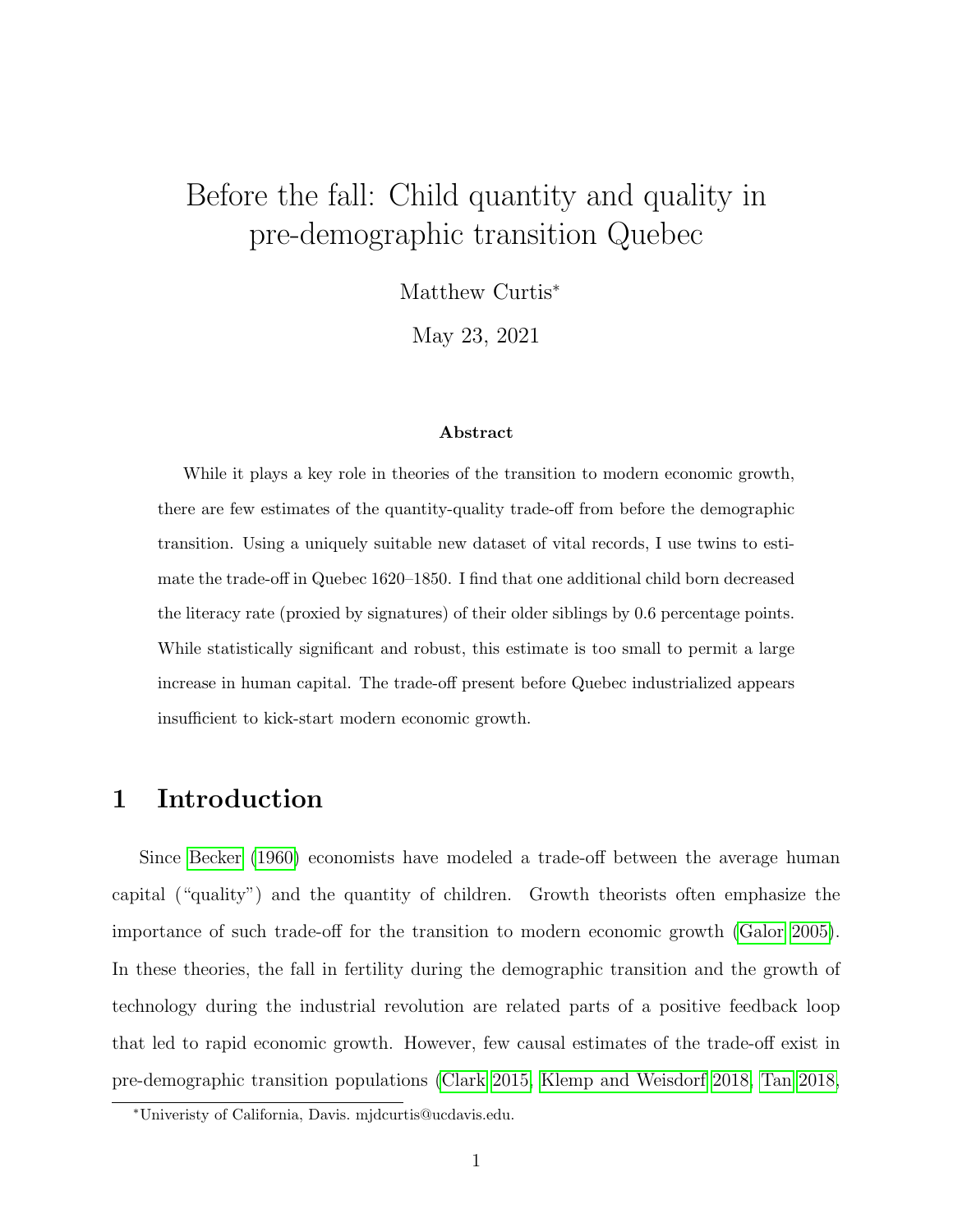[Galor and Klemp 2019\)](#page-22-2). If this trade-off was key to modern growth, then was it present in populations on the eve of industrialization?

This paper estimates the quantity-quality trade-off using a large new database of vital records from Quebec 1620–1850. Over 8,000 pairs of twins, an unusually large sample for a historical study, provide a source of exogenous variation in family sizes. Using twins, it finds a trade-off, albeit a small one. One additional birth decreases probability that a sibling signs their marriage record, a proxy for human capital, on average by 0.6 percentage points.

This estimate is small — seemingly too small for the trade-off to permit rapid increases in aggregate human capital — yet is statistically significant and robust. As the vital records are linked over multiple generations, I show that the effect of quantity on quality does strongly persist between generations. However, as I sketch with a simple simulation exercise, it is so small that even a large decrease in fertility would result in only moderate gains in aggregate human capital.

The structure of the paper is as follows. First, I describe the data. Second, I describe the empirical methods and the baseline results. Third, I demonstrate the results are robust to various threats to identification. Finally, I conclude with a discussion of the broader implications of the finding for the literature on long run growth.

# 2 Data

#### 2.1 Sources

The IMPQ is a new database of family reconstitutions from baptism, burial and marriage records [\(IMPQ 2020\)](#page-22-3). It integrates two previous databases, the BALSAC database and the RPQA [\(Project Balsac 2020,](#page-23-1) [PRDH 2020\)](#page-23-2). It contains birth and death records through 1849 and marriage records through the [1](#page-1-0)960's.<sup>1</sup> It contains families linked together, by hand if

<span id="page-1-0"></span><sup>&</sup>lt;sup>1</sup>It also contains later birth and death records for a specific subregion anda limited number marriages after 1970, though these limted samples are selected.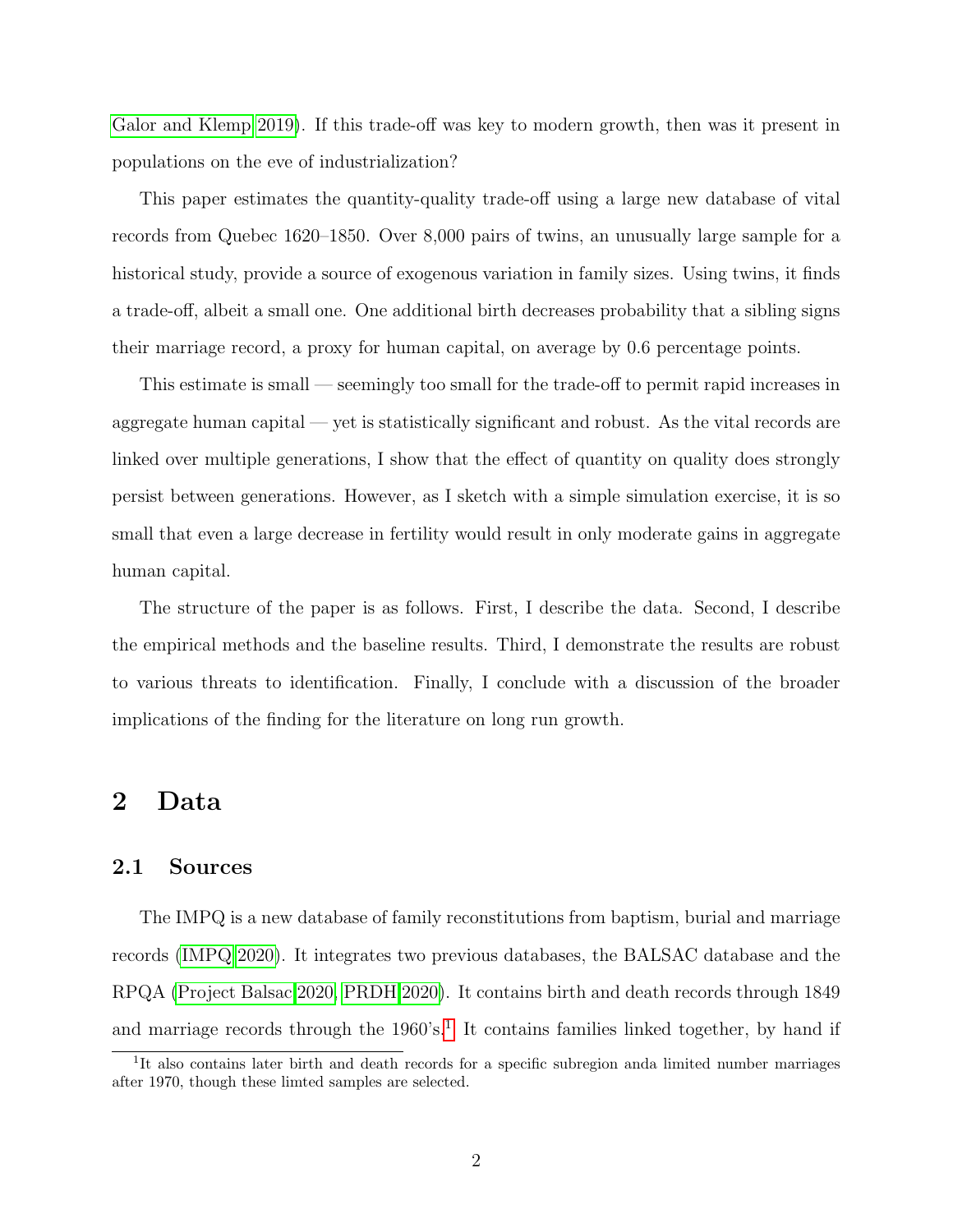need be [\(Bourque 2011,](#page-21-1) [Dillon et al. 2018\)](#page-21-2). As women retained their maiden names, there are four names per married couple, increasing the likelihood of high quality matches. Moreover, as parish priests were required to keep duplicate of records, missing data is unlikely. The data is near to a complete record of the Catholic population; while some Protestants are included, I drop them from the sample as the records are less complete.

I use a strict measure of twins — siblings born on the same day — as twins are key to my identification strategy. To ensure twins are not false positives, I only consider a potential pair twins if their exact day of birth is known.[2](#page-2-0) I also exclude any family I detect with any triplets or higher order births, as they both are extreme outliers and complicate the empirical strategy. Despite these restrictions, I am still able to identify 8,121 pairs of twins  $(2.7\% \text{ of children born})$ . Summary statistics, averaged separately for twins and singletons, are presented in Table [1](#page-2-1) below.

| Variable              | Singleton, mean | Twin, mean | Singleton, N | Twin, N |
|-----------------------|-----------------|------------|--------------|---------|
| Year of birth         | 1796            | 1794       | 598,384      | 16,243  |
| Parity                | 6.04            | 6.73       | 598,384      | 16,243  |
| Signed                | 0.10            | 0.08       | 239,991      | 2,882   |
| Surv. to 1            | 0.80            | 0.53       | 598,384      | 16,243  |
| Surv. to 14           | 0.68            | 0.44       | 576,500      | 15,765  |
| N born                | 10.99           | 12.12      | 598,384      | 16,243  |
| N surv. 1             | 8.70            | 8.97       | 596,553      | 16,199  |
| N surv. 14            | 7.31            | 7.47       | 492,046      | 13,685  |
| Mother's age at birth | 30.64           | 32.22      | 598,384      | 16,243  |
| Mother surv. 40       | 0.9             | 0.9        | 598,384      | 16,243  |
| Mother signed         | 0.07            | 0.07       | 598,384      | 16,243  |
| Father signed         | 0.07            | 0.07       | 598,215      | 16,243  |
| Share of sibs signed  | 0.13            | 0.11       | 598,384      | 16,243  |

<span id="page-2-1"></span>Table [1:](#page-2-1) Summary statistics

Note: Signed is an indicator which is one if the sibling signed their first marriage certificate, zero if they did not or there is no record of a signature, and missing if they did not marry. Surivival to age one is inferred from either a missing death record and a birth more than one year before 1849 or a death at an age greater than one. Surivival to age fourteen is defined similarly. N represents the count of siblings (and potentially half-siblings) that share a mother.

<span id="page-2-0"></span> $2$ This is an advantage of using vital records instead of census records; many censuses do not record months of birth, let alone days [\(Tan 2018\)](#page-23-0).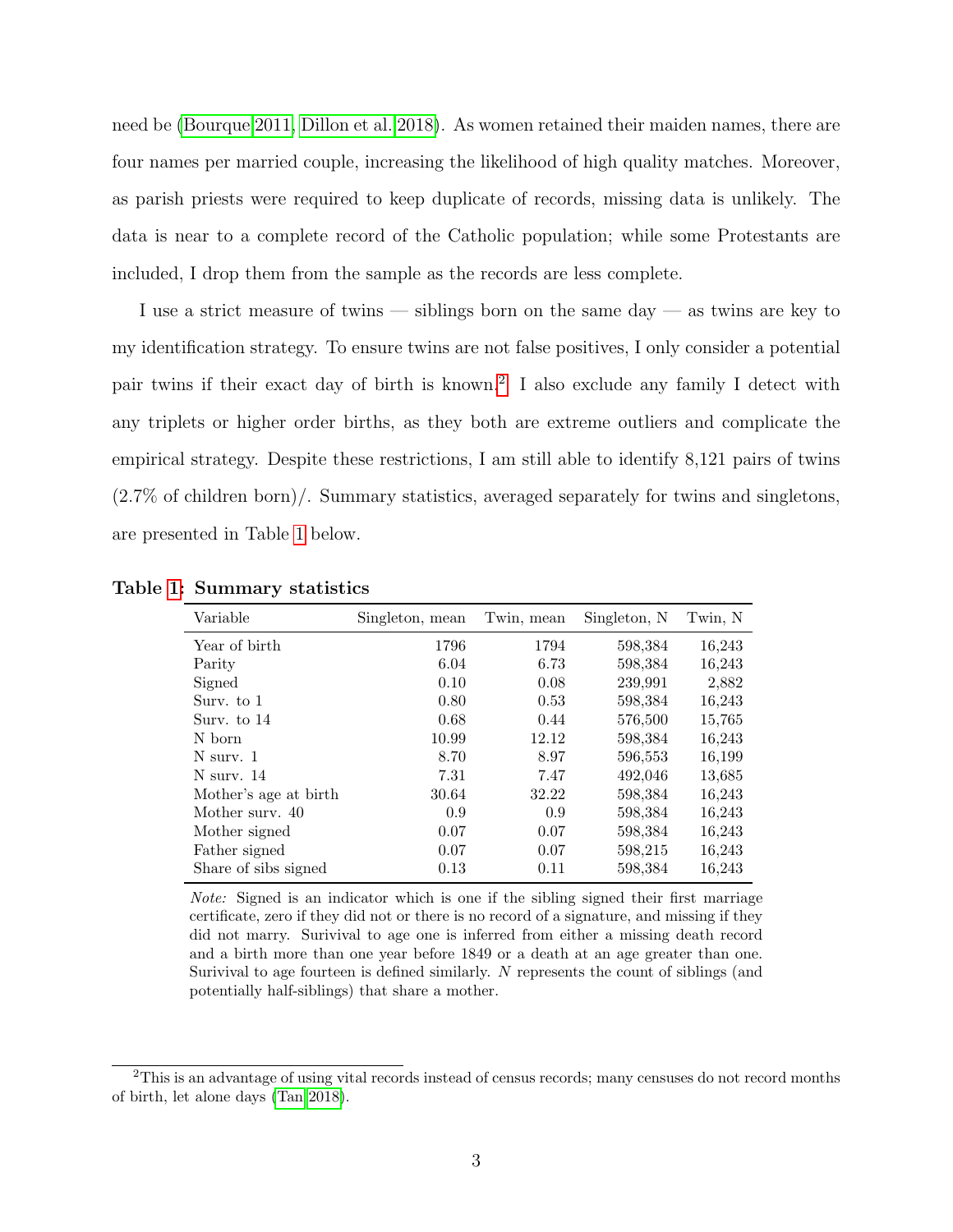The main measure of human capital used in this paper is the presence of a signature on a marriage record. A 1678 ordinance required both the bride and the groom to sign their marriage records if able, and the priest to record if they complied [\(Magnuson 1992\)](#page-23-3). However, before 1800 the rate at which individuals were reported unable to sign varies substantially from year to year. Therefore, I define ability to sign as a variable that is 1 if the individual definitely signed, 0 otherwise. See Appendix 1 for further discussion.

Was a signature really a measure of human capital, that is a productive attribute? The qualitative evidence suggests that it was. Signatures are a proxy for the ability to write, a form of human capital that was particularly associated with business activity [\(Greer 1997\)](#page-22-4). Literacy also allowed young men to become a lay tutor, a frequent stepping stone towards a career as an administrator or notary [\(Magnuson 1992\)](#page-23-3). Another career choice that required literacy was the Church.<sup>[3](#page-3-0)</sup> Moreover, for the marriages with a known occupation, it does appear that there is a fairly steep signature gradient across different occupations (Table [2\)](#page-4-0).

<span id="page-3-0"></span><sup>3</sup>Though not one I observe in marriage records, so average population-wide literacy is likely underestimated by the signature proxy.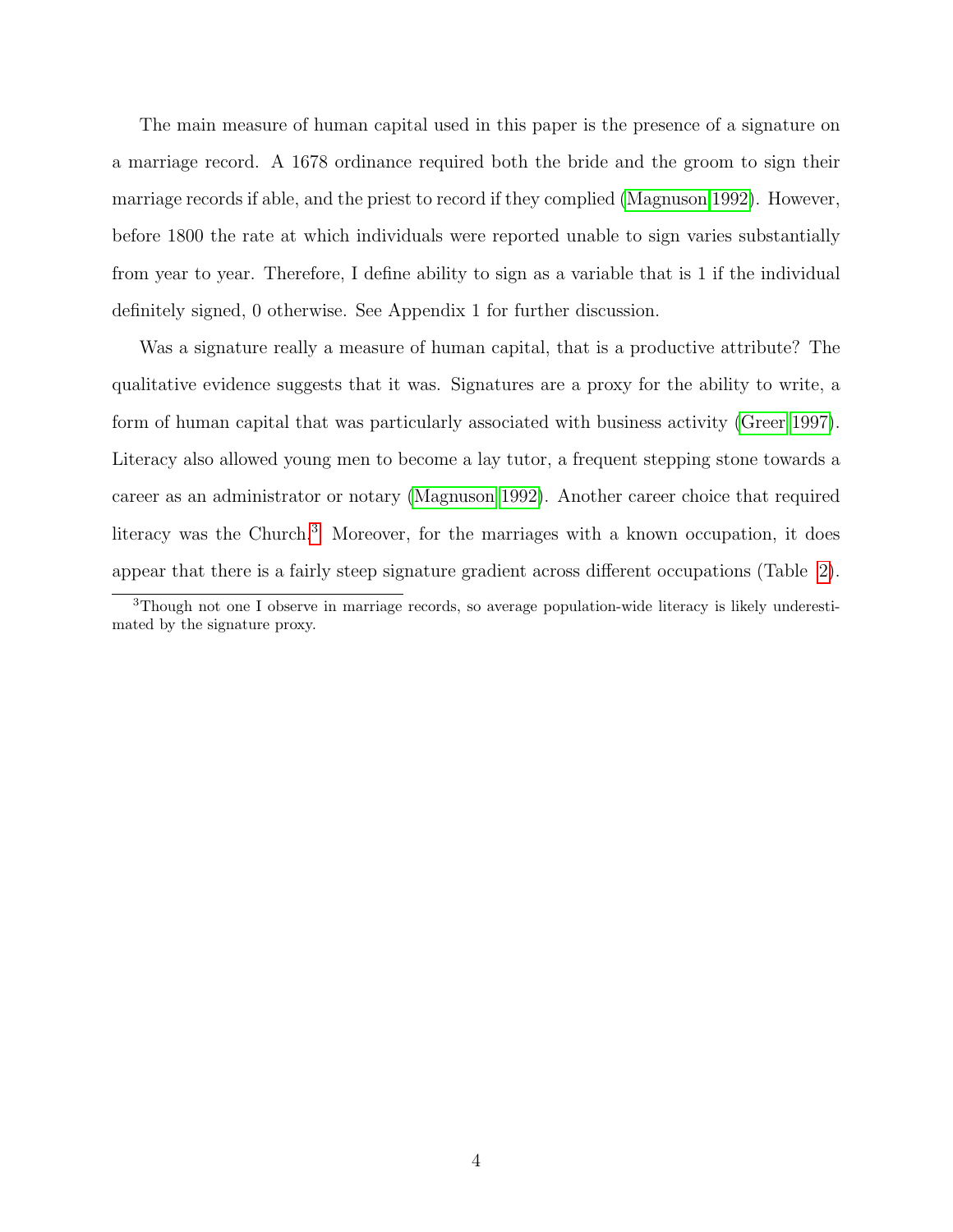| <b>HISCO</b> | Occupation  | Translation       | % of total | Share signed |
|--------------|-------------|-------------------|------------|--------------|
| 41025        | Marchand    | Merchant          | 0.02       | 0.71         |
| 79100        | Tailleur    | Tailor            | 0.01       | 0.57         |
| 58340        | Soldat      | Soldier           | 0.02       | 0.41         |
| 77620        | Boulanger   | Baker             | 0.01       | 0.38         |
| 98135        | Navigateur  | Sailor            | 0.01       | 0.34         |
| 80110        | Cordonnier  | Shoemaker         | 0.02       | 0.34         |
| 95410        | Menuisier   | Carpenter         | 0.05       | 0.29         |
| 76145        | Tanneur     | Tanner            | 0.01       | 0.26         |
| 83110        | Forgeron    | <b>Blacksmith</b> | 0.02       | 0.25         |
| 95135        | Macon.      | Mason             | 0.01       | 0.21         |
| 61110        | Cultivateur | Farmer            | 0.50       | 0.12         |
| 98620        | Charretier  | Carter            | 0.01       | 0.11         |
| 99910        | Journalier  | Worker            | 0.15       | 0.09         |
| 43220        | Voyageur    | Fur trader        | 0.01       | 0.07         |
| 62105        | Laboureur   | Laborer           | 0.04       | 0.04         |

<span id="page-4-0"></span>Table [2:](#page-4-0) Occupations by average signature rate, marriage records

Note: All marriages before 1850 that definitely occured in Quebec included. Only men included in the sample as female occupational titles are rare. The most common title is taken for each HISCO category. % of total is the percent of all males with known occupations that are coded into that HISCO category. Journalier is an ambiguous category, as in Quebec it refers to a worker payed by the day regardless of the task or industry.

### 2.2 Comparison to France

Before its demographic transition, Quebec had very high levels of fertility compared to France. In Table [3](#page-5-0) below, I compare the main dataset to French data from Louis Henry's survey of rural parishes [\(Henry 1978\)](#page-22-5). The data is partitioned into women born before 1748 and after, as the French demographic transition began during the Revolution [\(Cummins](#page-21-3) [2013\)](#page-21-3).

Quebec's high fertility, as suggested by the table, was due to a marriage regime where women married younger than their peers France. Quebec also had relatively low human capital, though the gender gap was also notably quite small. The decrease in literacy from the first to second period, while perhaps surprising, is documented in the historical literature [\(Greer 1985\)](#page-22-6). The initial colonists were often drawn from urban areas, but their children frequently became habitants — Quebec's colonial take on peasants — who neither had access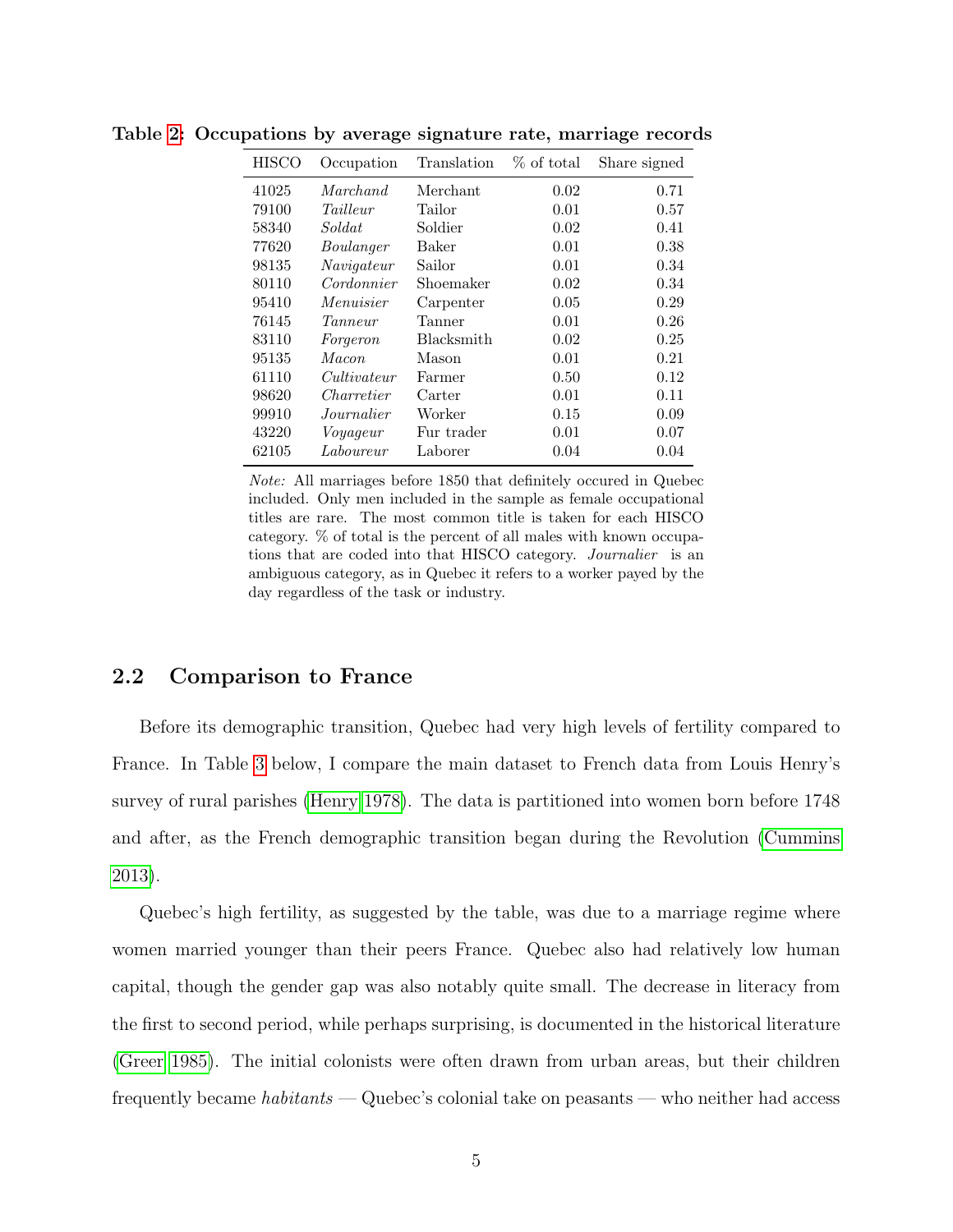<span id="page-5-0"></span>to schooling nor a large incentive to learn to read and write.

| Period         | Country | Age, 1st mrrg Age, hsbnd N births N surv. to 1 Signed Hsbnd signed |      |      |      |      |      |
|----------------|---------|--------------------------------------------------------------------|------|------|------|------|------|
| Born 1636–1748 | Quebec  | 22.6                                                               | 27.5 | 9.17 | 7.08 | 0.10 | 0.12 |
|                | France  | 24.9                                                               | 28.9 | 6.50 | 5.54 | 0.09 | 0.24 |
|                |         |                                                                    |      |      |      |      |      |
| Born 1748–1803 | Quebec  | 22.6                                                               | 26.9 | 9.31 | 7.38 | 0.05 | 0.05 |
|                | France  | 25.5                                                               | 29.0 | 5.05 | 4.42 | 0.21 | 0.44 |

Table [3:](#page-5-0) Comparison of married women who survive to 40, Quebec and France

Note: Sample consists of all women who married, had at least one child, never remarried, and survived to age 40. I only consider women who never remarried as in the Henry data the number of births is per couple not woman. I also drop the very few observations where either spouse has a negative age at marriage, as this is presumably due to errors in the records or digitization.

# 3 Methods and results

### 3.1 Identification from twins

There are two types of twins, monozygotic (identical) and dizygotic (fraternal). Monozygotic twins occur at a remarkably consistent rate across societies (around 0.7–0.9 percent of children).[4](#page-5-1) The rate of dizygotic twins is more varied and is influenced by several maternal characteristics. The rate increases with a mother's age and previous number of births, and is higher for mothers who previously delivered twins. Some studies find other maternal characteristics associated with higher rates, an endogeneity concern which I address below [\(Farbmacher et al. 2018\)](#page-21-4). Controlling for maternal age and parity, twins should therefore be effectively random. This conditional randomness is key to my identification strategy.

### 3.2 Binned scatter plots

Twins are random conditional on both parity and mother's age at birth. As there are two variables to condition on, plotting the underlying relationships in two dimensions is

<span id="page-5-1"></span><sup>&</sup>lt;sup>4</sup>In fact, this rate is observed in all mammals except some species of armadillos [\(Pison and Couvert 2004\)](#page-23-4).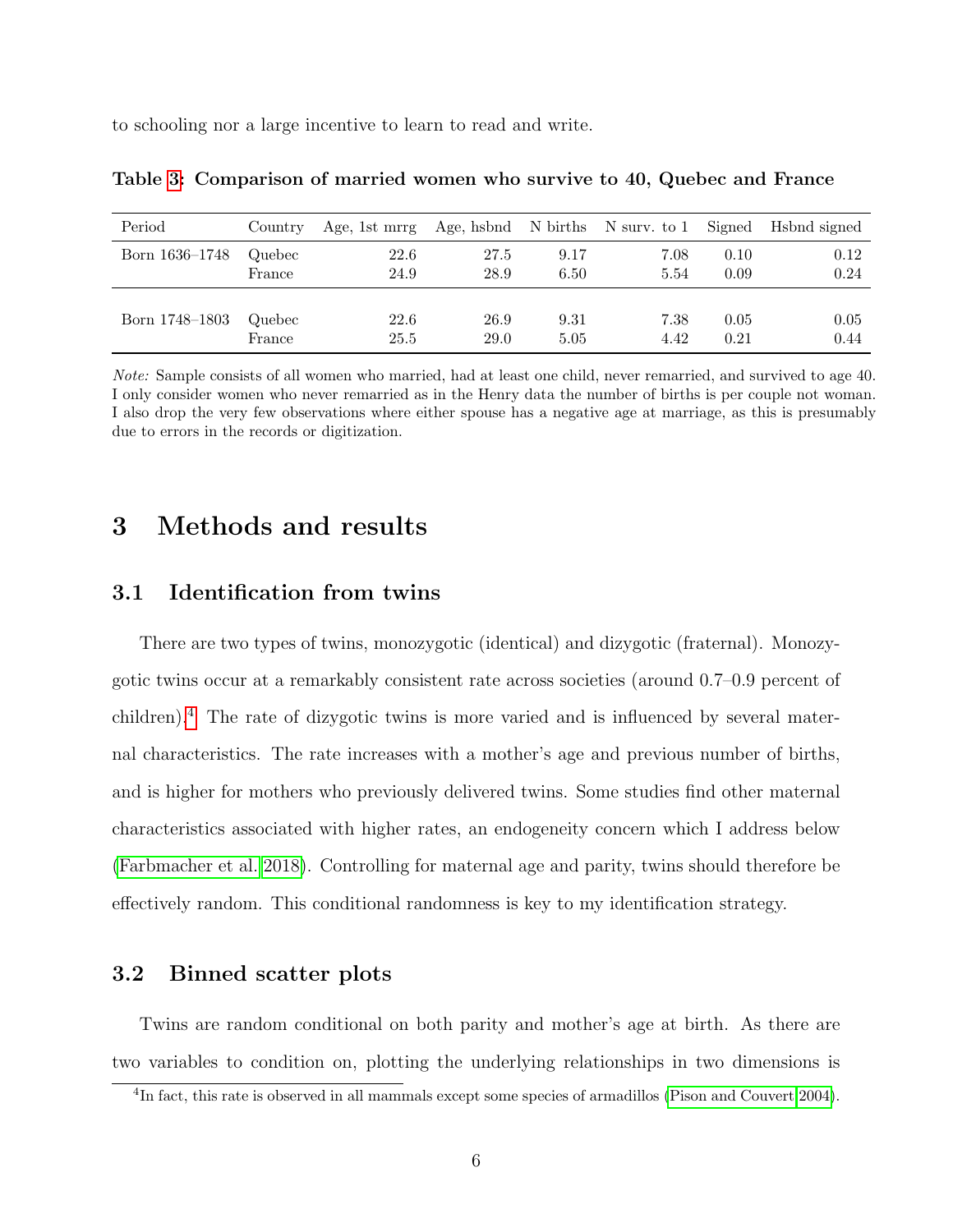not straightforward. Below, I construct a series of four binned scatter plots that show the relationship between these two controls, the number of siblings born, and the average literacy of siblings separately for both twins and singletons. In each scatter plot, I hold one control constant using a fixed effects regression on the entire sample, and then collapse the data into twenty equal-sized bins over the other control variable separately for twins and singletons.

In the scatter plots holding mother's age constant (Figure [1\)](#page-7-0) and holding parity constant (Figure [2\)](#page-7-1), there is a higher total number of births at every parity and mother's age for twins. The difference between twins and singletons seems to be the same regardless of parity or mother's age. For the share of siblings who signed, twins have a lower average, though the overall relationship is less clear. All together, these binned scatter plots suggest that twins will have the same effect on family size regardless of what mother's age or parity they occur at. Moreover, if twins are used as an instrument, the first stage is likely to be strong. However, the reduced form relationship, although it is negative as one would predict, appears to be fairly noisy.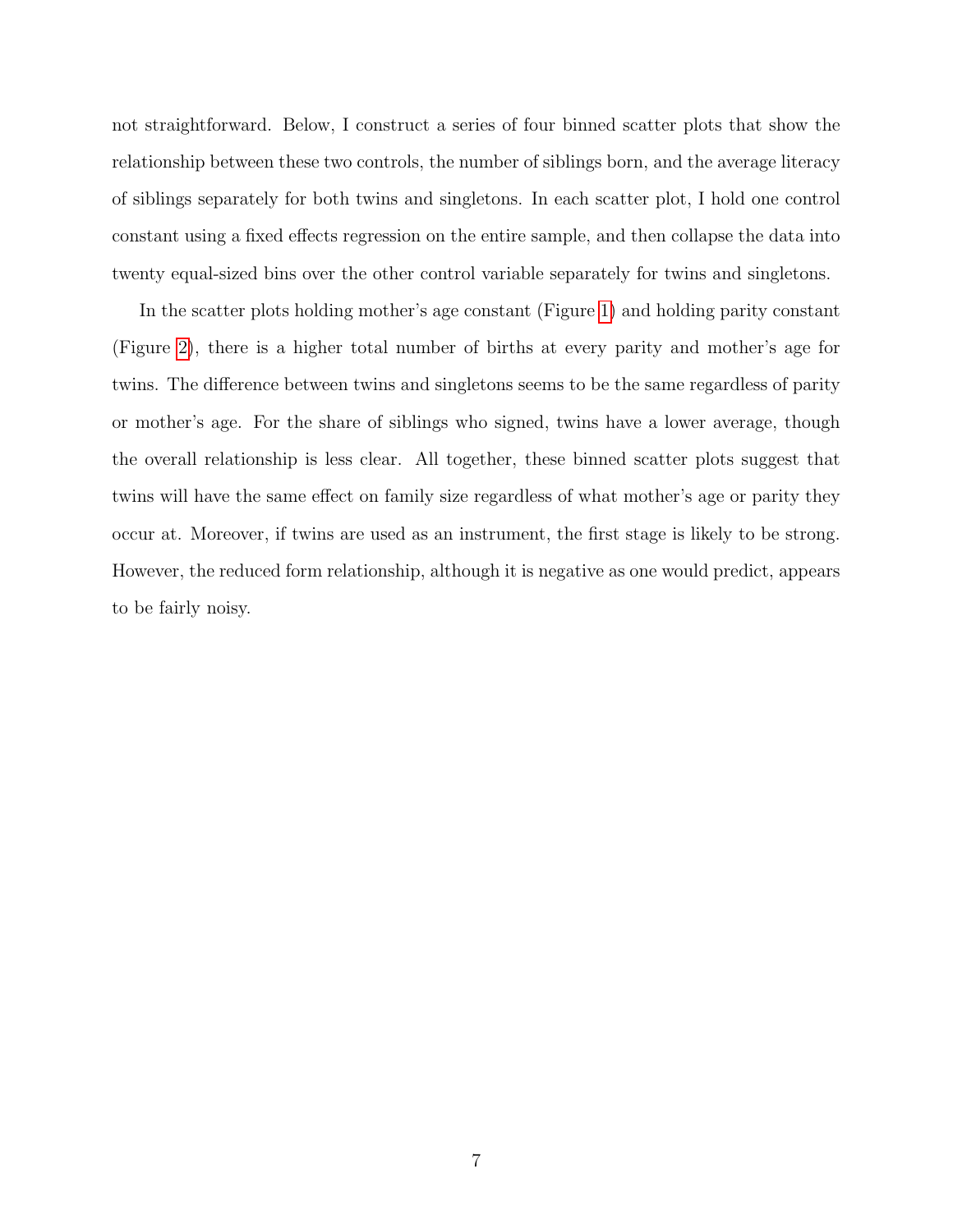<span id="page-7-0"></span>

Figure [1:](#page-7-0) Binned scatter plots, holding mother's age constant

Note: All variables are first adjusted by regression on indicator variables for mother's age at birth. Adjusted variables are then computed as the residuals plus the estimated fixed effect for the age closest to the mean. Then, the data are averaged over twenty equal-sized parity bins, seperately for twins and singletons.

<span id="page-7-1"></span>

Figure [2:](#page-7-1) Binned scatter plots, holding parity constant Note: All variables are first adjusted by regression on indicator variables for parity at the birth. Adjusted variables are then computed as the residuals plus the estimated fixed effect for the parity closest to the mean. Then, the data are averaged over twenty equal-sized mother's age bins, seperately for twins and singletons.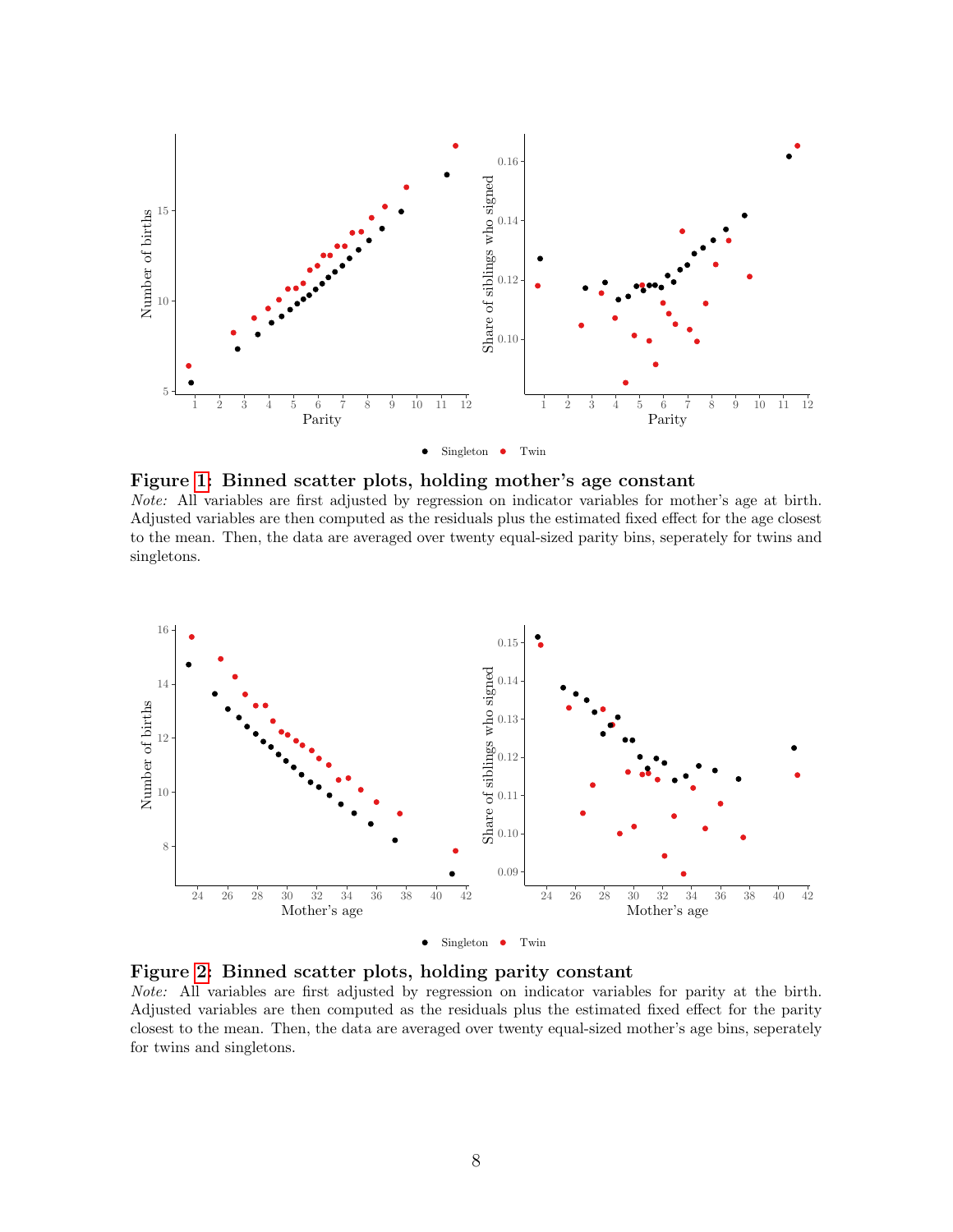### 3.3 Main results

The reduced form regression is as follows. For each pair of child  $i$  and birth  $j$  sharing mother  $m, i \neq j$  regress:

$$
signature_{i,m} = \alpha twin_{j,m} + \gamma_{\text{mother's age}_{j,m}} + \delta_{j,m} + \beta X_{i,j,m} + \epsilon_{i,j,m}
$$
(1)

where *signature<sub>i,m</sub>* is if the child definitely signed their marriage record,  $twin_{j,m}$  is an indicator for whether birth j is a twin birth,  $\gamma_{\text{mother's age}_{j,m}}$  are fixed effects for the mother's age at birth j,  $\delta_{j,m}$  are fixed effects for the parity of birth j,  $X_{i,j,m}$  is a vector of controls not required for identification, and  $\epsilon_{i,j,m}$  is the error term. In most models, for  $X_{i,j,m}$  I only include fixed effects for the year of birth of i to control for trends in literacy over time.

In other words, I compare two mothers, one who gave birth to twins at a given parity and age, and one that gave birth to a singleton at the same parity and age. I then look at each other child of the mothers. Do the children of the twin family have a lower probability of signing than those of the singleton family?

As shown in Table [4,](#page-9-0) the answer is yes. One additional birth reduces the probability a child signs their marriage certificate by 0.6 percentage points. Instrumenting for the number of children surviving to one or fourteen instead reduces the probability of signing by 2.2 percentage points and 2.7 percentage points respectively (Table [5](#page-9-1) and Table [6\)](#page-10-0). Comparing first stage Kleibergen-Paap F-stats, the instrument is notably weaker than in the number of births regression [\(Kleibergen and Paap 2006\)](#page-22-7). This is because, as shown in Table [1,](#page-2-1) twins are less likely to survive childhood.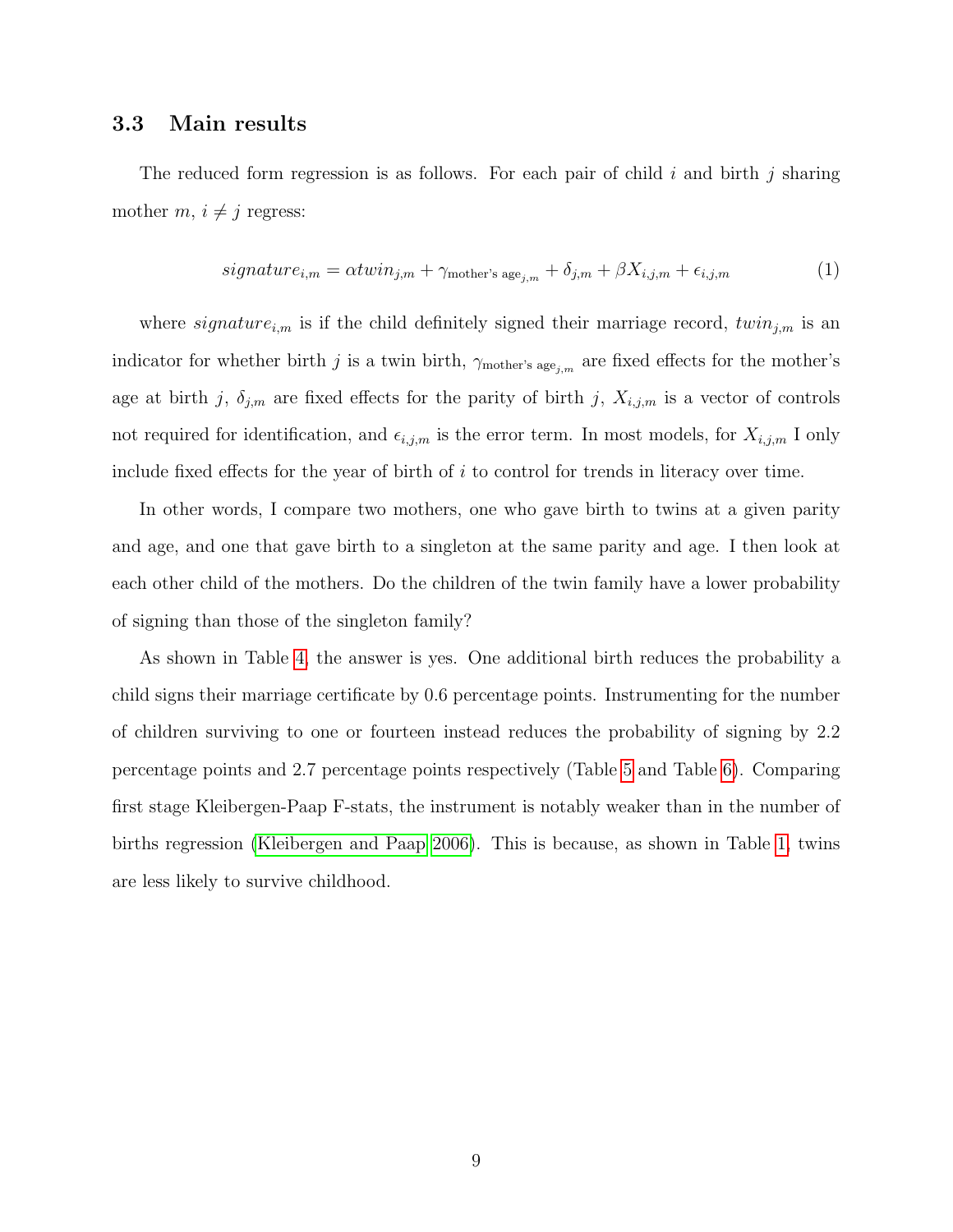|                         | <b>OLS</b>            | IV                     | 1st stage             | Reduced form           |
|-------------------------|-----------------------|------------------------|-----------------------|------------------------|
| Number of births        | $0.001***$<br>(0.000) | $-0.006***$<br>(0.001) |                       |                        |
| Twin birth              |                       |                        | $1.127***$<br>(0.013) | $-0.006***$<br>(0.002) |
| N                       | 2,298,174             | 2,298,174              | 2,298,174             | 2,298,174              |
| FE: Mother's age        | Х                     | Х                      | Х                     | Х                      |
| FE: Parity              | Х                     | Х                      | Х                     | Х                      |
| FE: Year of sib's birth | Х                     | X                      | X                     | X                      |
| $KP$ F-stat             |                       |                        | 7.493                 |                        |

<span id="page-9-0"></span>Table [4:](#page-9-0) Effect of number of siblings born on signature rates

Note: \*p<0.10; \*\*p<0.05; \*\*\*p<0.01. The dependent variable in each regression is an indicator which is one if the sibling signed their first marriage certificate, zero if they did not or there is no record of a signature, and missing if they did not marry. To observe completed family sizes, the sample is restricted to mothers born before 1810.

<span id="page-9-1"></span>

|  |  |  |  |  |  | Table 5: Effect of number of siblings surviving to 1 on signature rates |  |  |  |  |  |
|--|--|--|--|--|--|-------------------------------------------------------------------------|--|--|--|--|--|
|--|--|--|--|--|--|-------------------------------------------------------------------------|--|--|--|--|--|

|                         | <b>OLS</b>             | IV                     | 1st stage             | Reduced form           |
|-------------------------|------------------------|------------------------|-----------------------|------------------------|
| Number surv. to 1       | $-0.006***$<br>(0.000) | $-0.022***$<br>(0.006) |                       |                        |
| Twin birth              |                        |                        | $0.291***$<br>(0.015) | $-0.006***$<br>(0.002) |
| N                       | 2,295,644              | 2,295,644              | 2,295,644             | 2,295,644              |
| FE: Mother's age        | Х                      | Х                      | Х                     | Х                      |
| FE: Parity              | X                      | X                      | X                     | X                      |
| FE: Year of sib's birth | X                      | X                      | X                     | X                      |
| $KP$ F-stat             |                        |                        | 383                   |                        |

*Note:*  $*p<0.10$ ;  $*p<0.05$ ;  $**p<0.01$ . The dependent variable in each regression is an indicator which is one if the sibling signed their first marriage certificate, zero if they did not or there is no record of a signature, and missing if they did not marry. Surivival to age one is inferred from either a missing death record and a birth more than one year before 1849 or a death at an age greater than one. To observe completed family sizes, the sample is restricted to mothers born before 1809.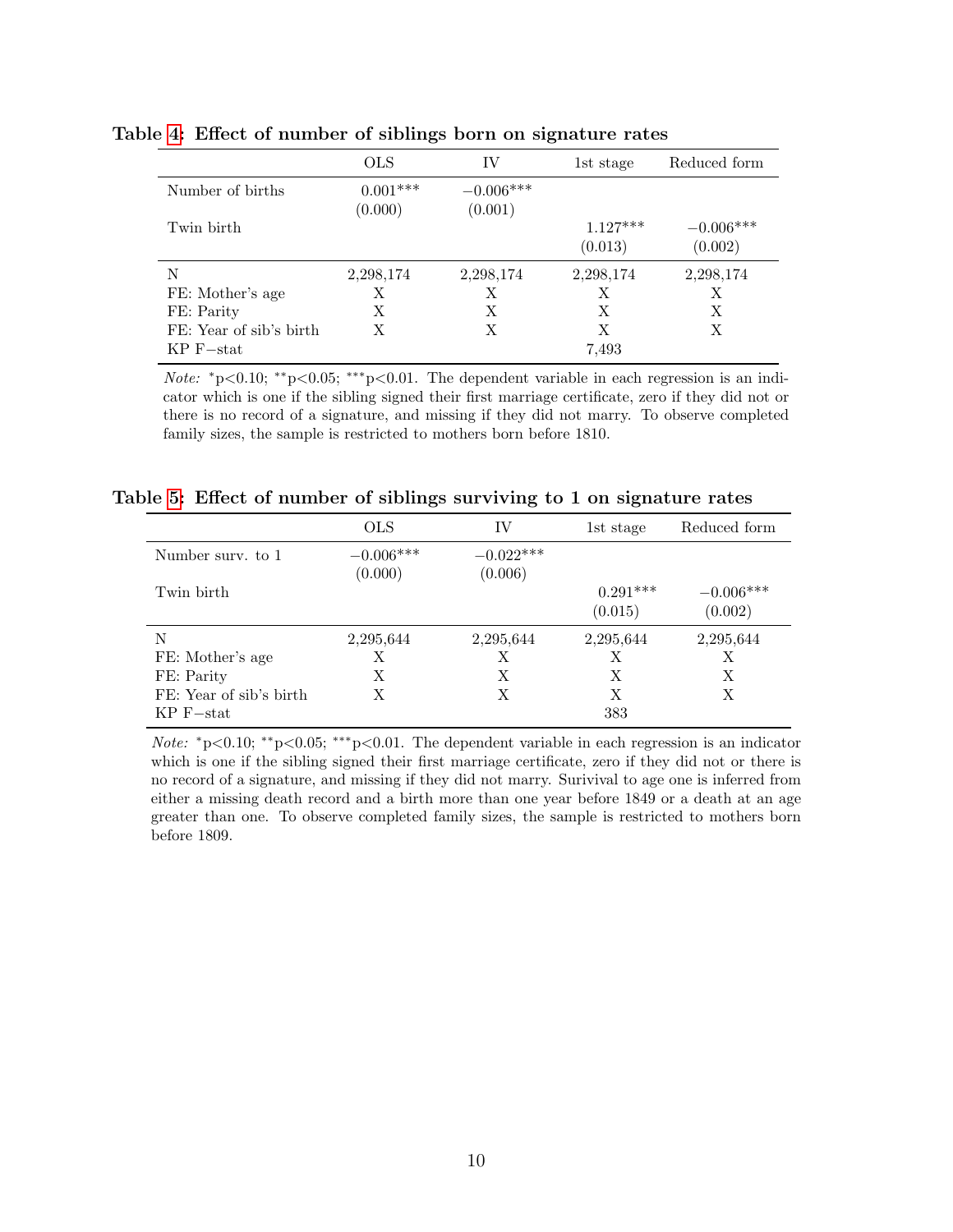|                         | <b>OLS</b>             | IV                     | 1st stage             | Reduced form           |
|-------------------------|------------------------|------------------------|-----------------------|------------------------|
| Number surv. to 14      | $-0.008***$<br>(0.000) | $-0.027***$<br>(0.009) |                       |                        |
| Twin birth              |                        |                        | $0.181***$<br>(0.015) | $-0.005***$<br>(0.002) |
| N                       | 2,119,381              | 2,119,381              | 2,119,381             | 2,119,381              |
| FE: Mother's age        | Х                      | Х                      | Х                     | Х                      |
| FE: Parity              | X                      | Х                      | X                     | X                      |
| FE: Year of sib's birth | Х                      | Х                      | Х                     | X                      |
| $KP$ F $-$ stat         |                        |                        | 139                   |                        |

<span id="page-10-0"></span>Table [6:](#page-10-0) Effect of number of siblings surviving to 14 on signature rates

Note: <sup>∗</sup>p<0.10; ∗∗p<0.05; ∗∗∗p<0.01. The dependent variable in each regression is an indicator which is one if the sibling signed their first marriage certificate, zero if they did not or there is no record of a signature, and missing if they did not marry. Surivival to age fourteen is inferred from either a missing death record and a birth more than fourteen years before 1849 or a death at an age greater than fourteen. To observe completed family sizes, the sample is restricted to mothers born before 1786.

#### 3.4 Simple dynamics

Table [7](#page-12-0) shows the effects on the second generation. Assuming the exclusion restriction holds — in particular, that the lower birth endowment of twins does not directly harm their nieces and nephews — then one additional birth increases the average family size of siblings by 0.095 births and decreases the average signature rate of their children by 0.5 percentage points. Accounting for the small increase in fertility, this implies that 92% of the direct effect on signature rates persists to the next generation.

Does this change in human capital have a possible spillover effect beyond the direct descendants? After all, growth theories often assume parents decide between child quantity and quality depending on the rate of technological progress, which in turn depnds on aggregate human capital [\(Galor and Weil 2000\)](#page-22-8). As show in Column 4, for this sample there is no interaction between the average human capital in the borough and decade of the twin's birth and the size of the trade-off. This regression provides a causal estimate of the direct effects of a twin birth, but the interaction term is just a correlation. In other words, if there was a significant and negative interaction term, the trade-off would in fact be larger in boroughs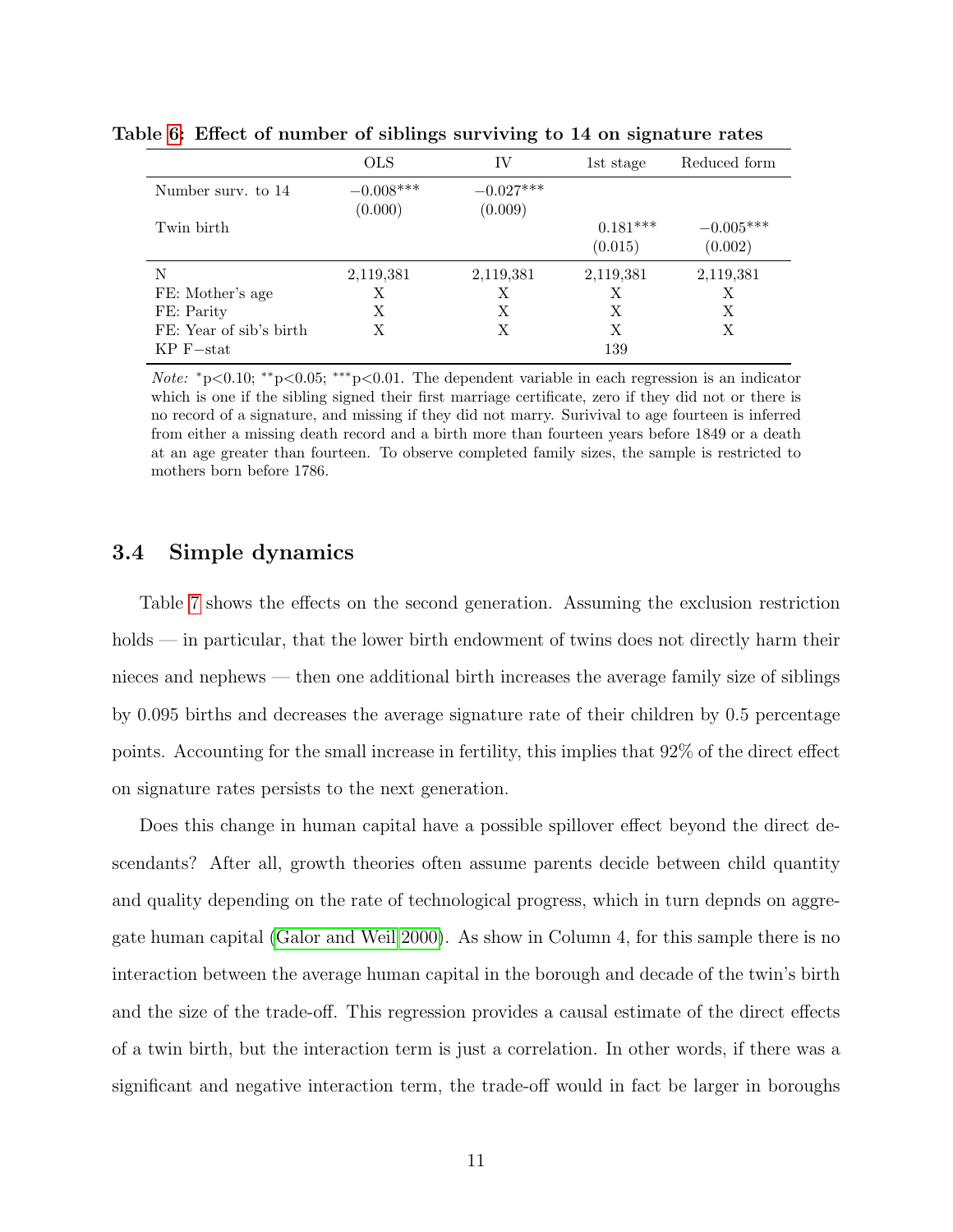and decades with relatively higher aggregate human capital. It would not prove that this steeper trade-off was caused by higher aggregate human capital. It is also plausible that local aggregate human capital might be of little important compared to national or even global aggregate human capital. However, without controlling for unrelated time trends with a panel fixed effects regression, it is even less likely that a correlation represents a causal link between aggregate human capital and the magnitude of the trade-off. Overall, while I can't conclusively rule it out, I find no evidence that the trade-off is higher as aggregate human capital increases. Therefore, any increase in human capital from a decrease in fertility would plausibly have no spillovers in the form of a steeper trade-off for subsequent generations.

Together, these estimates allow a back-of-the-envelope simulation of the dynamic effects of reductions in fertility rates. While much simpler than a full structural model of the tradeoff, these simulations give a rough illustration on just how small the effects are. Assume that the estimates from Table [7](#page-12-0) are correct, and that the percent of the effect inherited by the next generation is always constant. Permanently decreasing fertility from  $n_0$  to a constant  $n_1$  would have a net effect of  $-0.005(n_1 - n_0) \frac{(1 - 0.92)g}{(1 - 0.92)}$  $-0.005(n_1 - n_0) \frac{(1 - 0.92)g}{(1 - 0.92)}$  $-0.005(n_1 - n_0) \frac{(1 - 0.92)g}{(1 - 0.92)}$  on signature rates after g generations.<sup>5</sup>

The results of this simple simulation (Figure [3](#page-13-0) below) show that a permanent decrease in fertility to French levels for 1636–1748 from Table [3](#page-5-0) would allow Quebec to close the signature rate gap in 5 generations. As 5 generations is roughly 150 years, this is not a fast convergence. During the 1748–1803 period, Quebec would not catch up in even 9 generations.

<span id="page-11-0"></span><sup>&</sup>lt;sup>5</sup>Note that while is true that in the estimates above imply that decreasing fertility from  $n_0$  to a  $n_1$  would also decrease fertility in the next generation by  $0.08(n_1 - n_0)$ , it is a decrease in reference to  $n_0$  not  $n_1$ . Therefore, I assume an exogenous permanent decrease in fertility.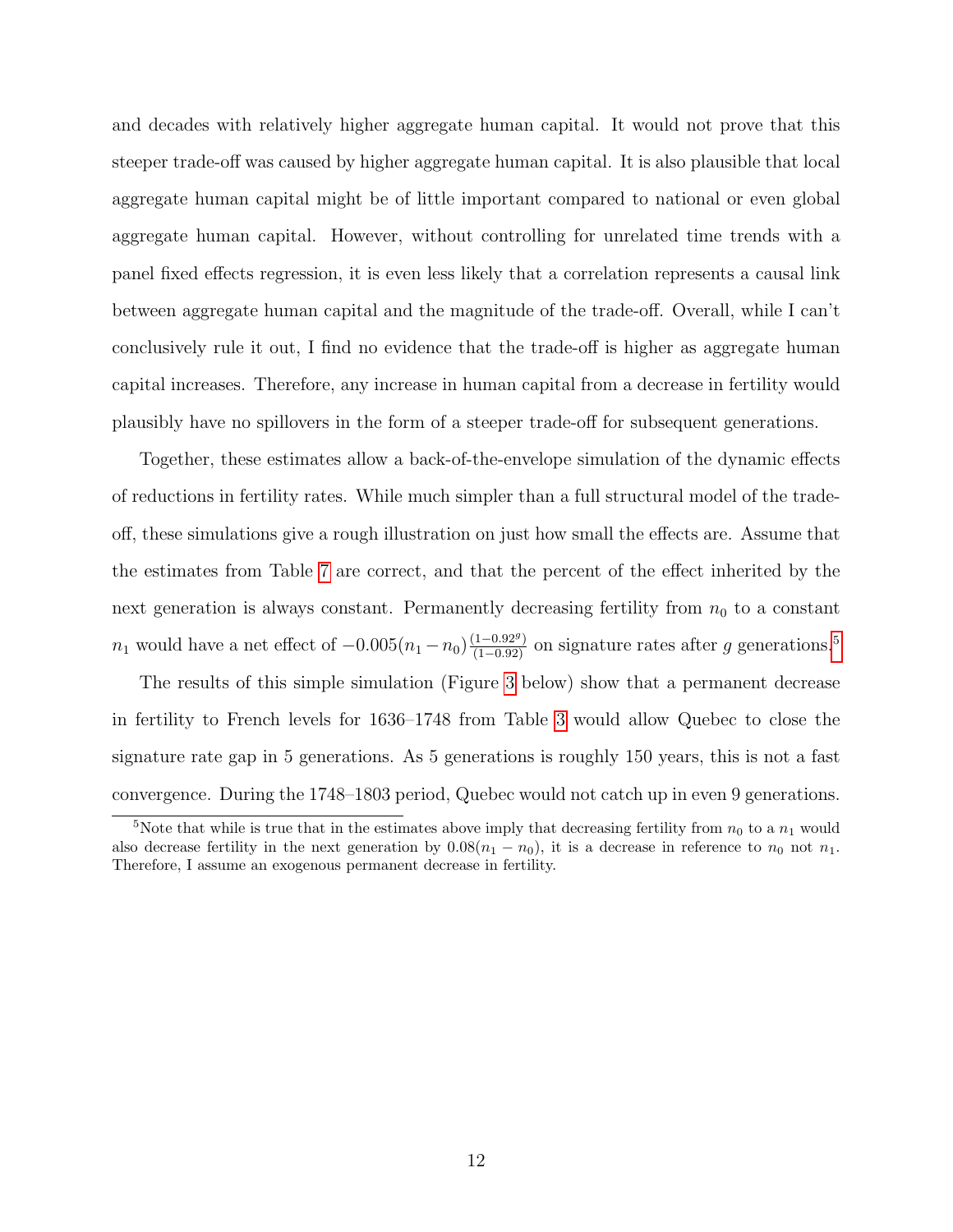|                               | Sib signed  | Sib's N births | Share of sib's children signed | Sibs signed |
|-------------------------------|-------------|----------------|--------------------------------|-------------|
| fit_nbirths                   | $-0.005***$ | $0.080**$      | $-0.005**$                     |             |
|                               | (0.002)     | (0.037)        | (0.002)                        |             |
| Twin birth                    |             |                |                                | $-0.005**$  |
|                               |             |                |                                | (0.002)     |
| Lit. rate                     |             |                |                                | $0.026***$  |
|                               |             |                |                                | (0.006)     |
| Twin birth $\times$ Lit. rate |             |                |                                | 0.025       |
|                               |             |                |                                | (0.028)     |
| N                             | 855,861     | 855,861        | 855,861                        | 1,225,871   |
| FE: Boro. of birth            |             |                |                                | Χ           |
| FE: Mother's age              | X           | X              | X                              | X           |
| FE: Parity                    | X           | X              | Х                              | X           |
| FE: Year of sib's birth       | Χ           | Χ              | Х                              | Χ           |

#### <span id="page-12-0"></span>Table [7:](#page-12-0) Estimates of the dynamics of the trade-off

Note: \*p<0.10; \*\*p<0.05; \*\*\*p<0.01. The first three columns consider intergenerational effects. The sample is children of mothers born before 1760 with at least one child of their own. The first dependent variable is the same signature variable as before. The second is the number of births the sibling had. The third is the average signature rate of the sibling's own children. The third column has the same sample and dependent variable as the baseline regression in Table [4.](#page-9-0) Lit. rate is the average signature rate of first marriages in the borough and decade of the potential twin birth.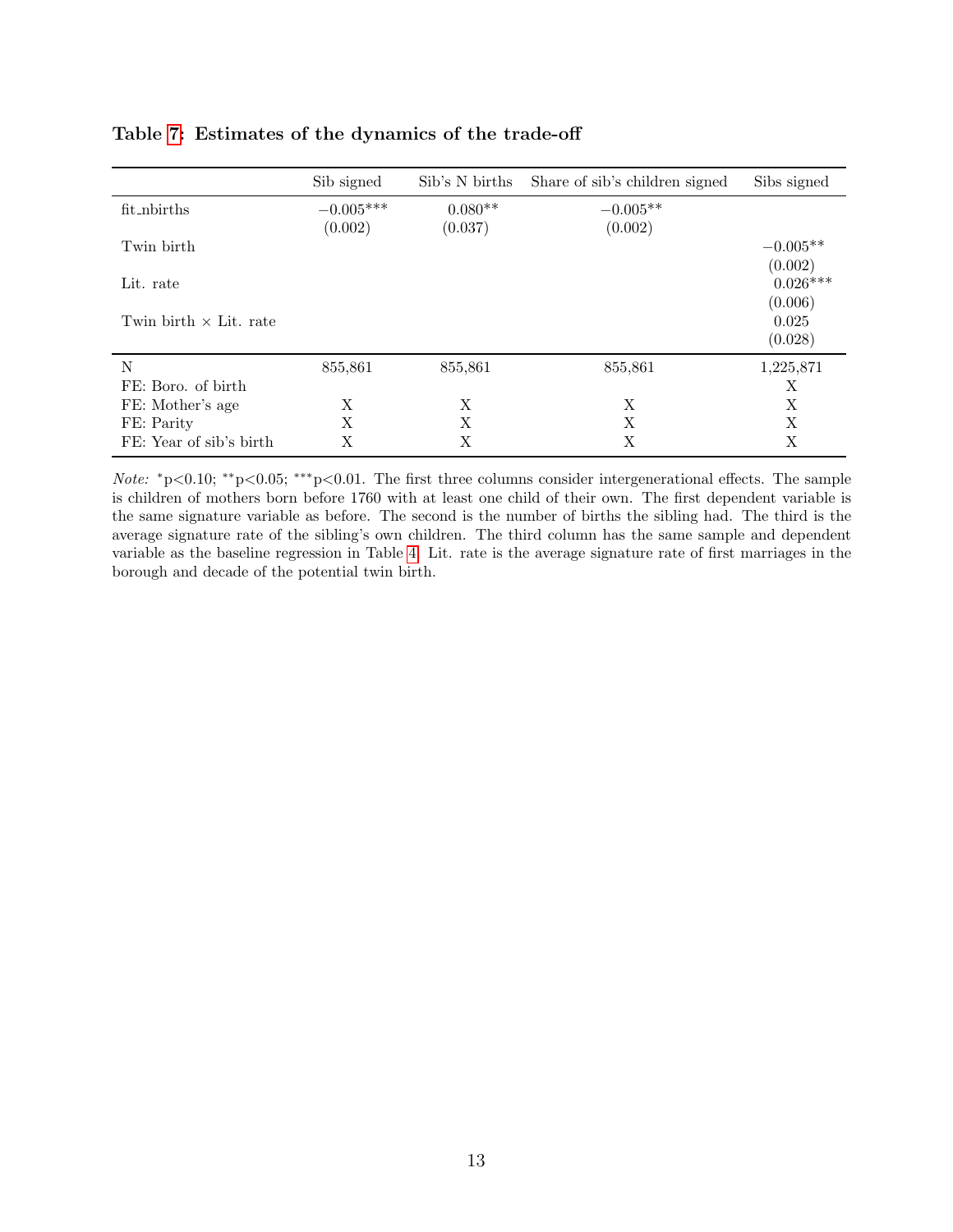<span id="page-13-0"></span>

Figure [3:](#page-13-0) Simulation of reducing Quebec fertility to French rates

Note: The simulation uses the values from Table [3](#page-5-0) and Table [7](#page-12-0) to roughly illustrate how the estimated quantity-quality trade-off is small in magnitude. Even with a decrease in births to French levels and an intergenerational persistence of 92% of the effect from one generation to the next, as there is no evidence of a response of the trade-off to higher literacy rates, the accumulation of aggregate human capital is very slow.

# 4 Robustness

### 4.1 Alternative specifications

Below, I demonstrate that finding of a small yet statistically significant trade-off is robust to various tests of the empirical framework. The first test omits opposite-sex twins (Table [8,](#page-15-0) Column 2). As monozygotic twins are always same-sex, this restriction increases the share of twins that are monozygotic [\(Farbmacher et al. 2018\)](#page-21-4). Therefore, any endogeneity bias from the probability of dizygotic twinning is reduced. The estimate is very similar. Moreover,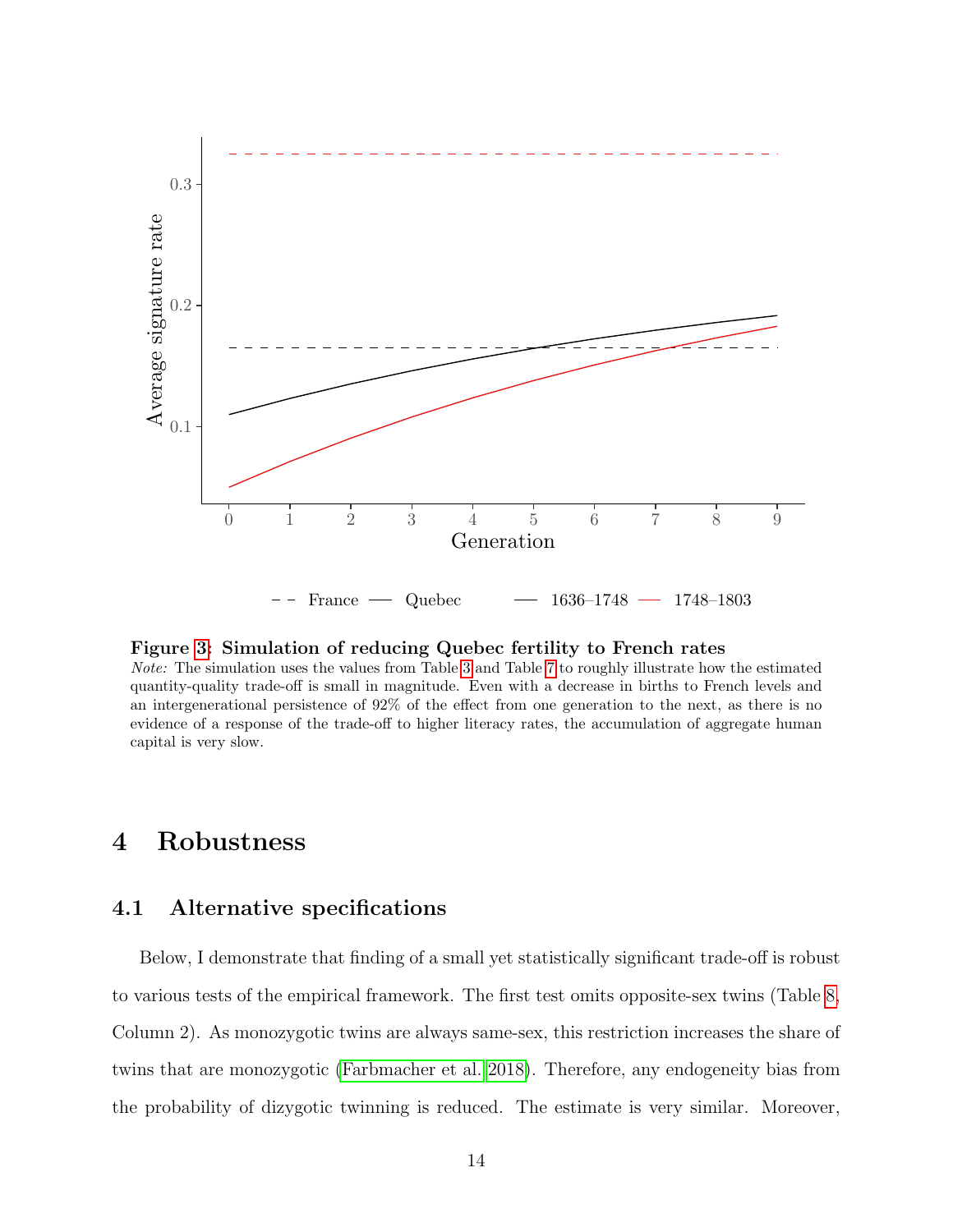including various parental and sibling characteristics as controls to the baseline specification also does not substantially change the results (Table [8,](#page-15-0) Column 3). These tests suggesting that there is little concern of endogeneity bias from non-random twinning after controlling for parity and mother's age.

Twins are not quite the same as one additional singleton birth. First, twin births are more likely to cause complications in childbirth, potentially leading to maternal death. Dropping mothers who died before age 40 (Table [8,](#page-15-0) Column 4) does not change the result. Second, twins result in atypical spacing of children over time [\(Black et al. 2005,](#page-20-1) [Black et al. 2010\)](#page-20-2). If birth order has a different effect on outcomes than child order, then twins have a different effect on the following children than two singleton births. Restricting the sample to just older siblings addresses this concern. Moreover, it also rules out an effect on later siblings from parents altering spacing in response to twins. This restriction does not substantially change the result (Table [9,](#page-15-1) Column 2). Families in Quebec are also quite large, suggesting that siblings sufficiently older or younger than the twin birth might not be effected. Restricting the sample to only siblings within two births of the potential twin birth also does change the result (Table [9,](#page-15-1) Column 3). Finally, although each mother contributes multiple observations to the regression, clustering the standard errors by mother does not inflate the standard errors enough to raise concern (Table [9,](#page-15-1) Column 4).

Finally, twin infants usually are of below average health (see Table [1\)](#page-2-1). While I primarily look at the outcomes of non-twin siblings, it is possible that parents either under-invested in sickly twins or compensated them with additional resources [\(Rosenzweig and Zhang 2009\)](#page-23-5). To address this concern, I estimate the trade-off using two other instrumental variables.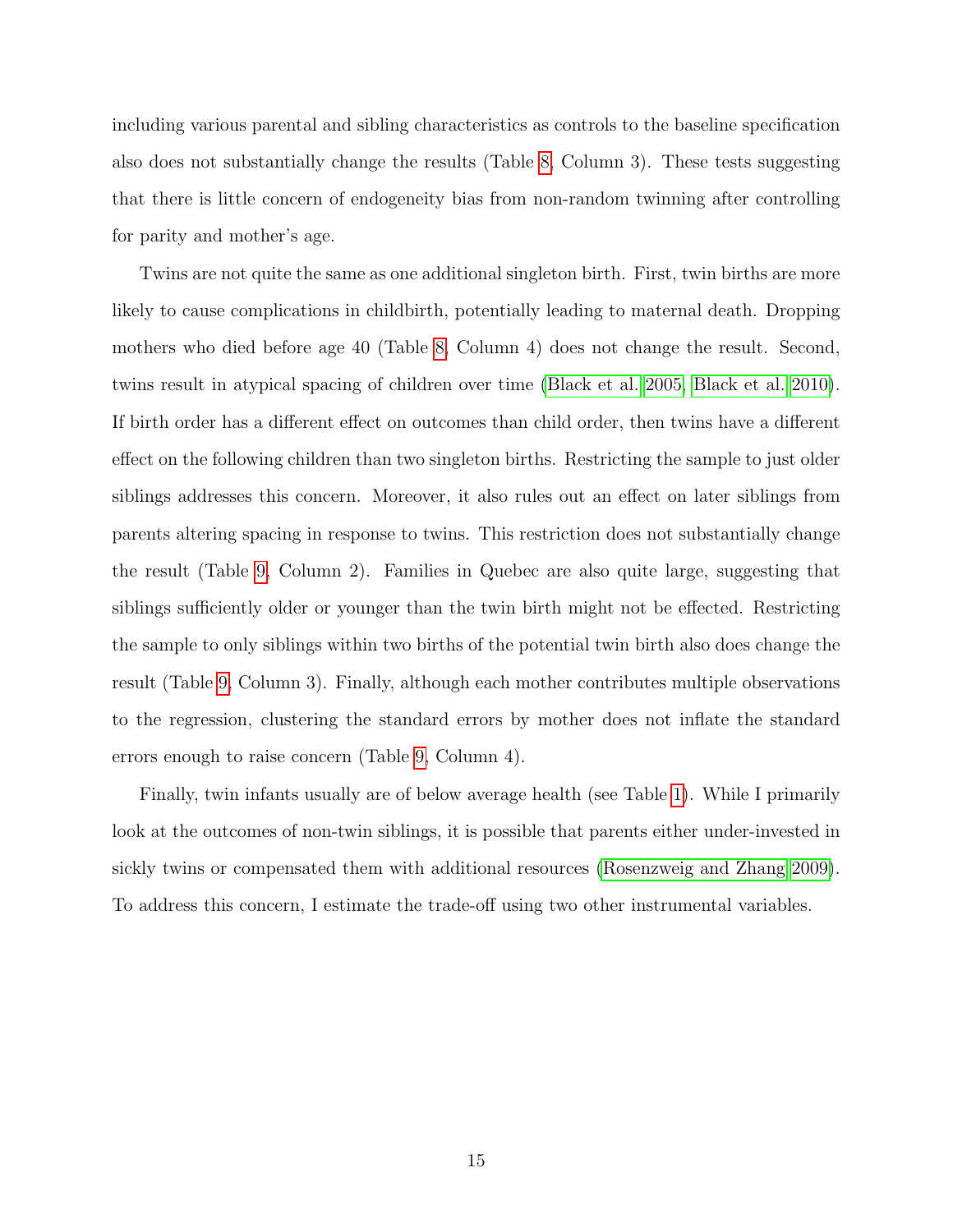|                         | <b>Baseline</b>        | Same-sex twins         | Extra controls         | Mothers surv.          |
|-------------------------|------------------------|------------------------|------------------------|------------------------|
| Number of births        | $-0.006***$<br>(0.001) | $-0.005***$<br>(0.002) | $-0.005***$<br>(0.001) | $-0.005***$<br>(0.001) |
| N                       | 2,298,174              | 2,284,403              | 2,297,613              | 2,125,558              |
| FE: Mother's age        | Х                      | Х                      | Х                      | X                      |
| FE: Parity              | X                      | X                      | Х                      | X                      |
| FE: Year of sib's birth | Х                      | Х                      | Х                      | X                      |
| 1st stage $KP$ F-stat   | 7.493                  | 4.244                  | 7,976                  | 8,680                  |

<span id="page-15-0"></span>Table [8:](#page-15-0) Alternative specifications, part 1

Note: <sup>∗</sup>p<0.10; ∗∗p<0.05; ∗∗∗p<0.01. The first column is the baseline result from Table [4.](#page-9-0) The second column drops all opposite-sex twins, reducing any bias from non-random dizygotic twinning. The third column adds several control variables (the signature variable for both parents, the gender of the child, and the parity of the child). The fourth column restricts the sample to mothers who were not observed dying before age 40.

<span id="page-15-1"></span>

|                         | Baseline               | Older sibs             | Sib parity within 2 Clustered SE |                       |
|-------------------------|------------------------|------------------------|----------------------------------|-----------------------|
| Number of births        | $-0.006***$<br>(0.001) | $-0.005***$<br>(0.002) | $-0.006**$<br>(0.002)            | $-0.006**$<br>(0.002) |
| N                       | 2,298,174              | 1,316,500              | 834,267                          | 2,298,174             |
| FE: Mother's age        | Х                      | Х                      | Х                                |                       |
| FE: Parity              | Х                      | Х                      | X                                | X                     |
| FE: Year of sib's birth | X                      | X                      | Х                                | X                     |
| 1st stage $KP$ F-stat   | 7.493                  | 5,705                  | 2,269                            | 1,145                 |

*Note:*  $*p<0.10$ ;  $*^p<0.05$ ;  $**^p<0.01$ . The first column is the baseline result from Table [4.](#page-9-0) The second column restricts the sample to only children born before the potential twin birth. The third column restricts the sample to children born within two births of the potential twin birth. The final column clusters the standard errors by mother, as each mother has multiple associated observations.

### 4.2 Alternative instruments

The twin instrument might suffer from bias due to the relatively low health endowments of twin children. The IV estimates of the trade-off may be biased if parents reallocate resources towards (reinforcement) or away from (compensation) children with higher birth endowments. I explore this potential source of bias by using two additional instruments for family size. If a randomized experiment would be the gold standard of evidence, then twins are the silver standard and these instruments the bronze standard. Both have more concerning potential challenges to identification that the twin instrument. However, these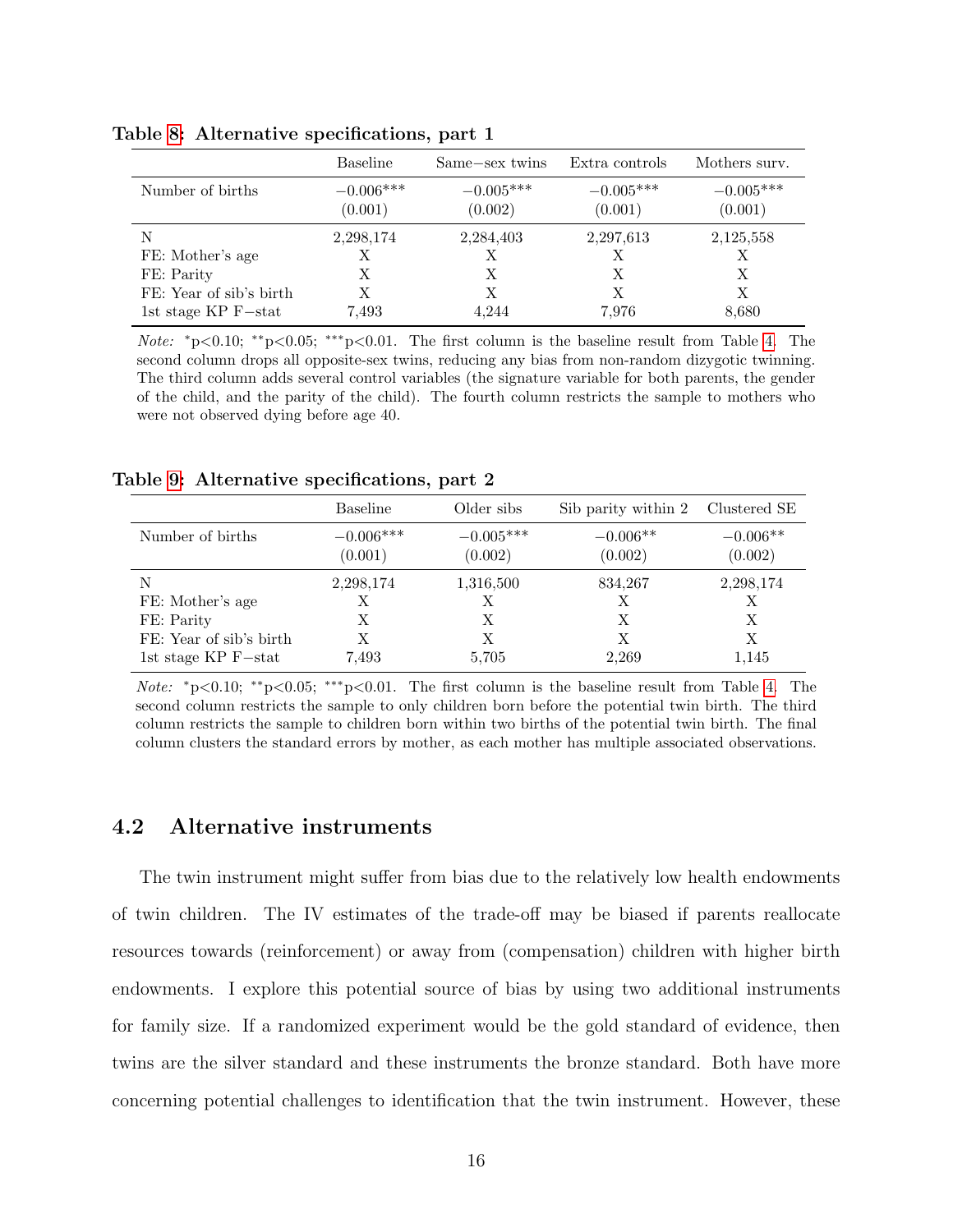potential challenges are different, and the results from these instruments corroborate those from the twin instrument.

For a second (novel) instrument, I argue that the aggregate provence-wide infant mortality rate during the year a younger child was born is exogenous to individual family characteristics. I again compare two mothers with the same age and parity, one who gave birth during a year with relatively high infant mortality rate. I then look at other children from both families born in the same year in order to control for both their disease exposure and aggregate trends in literacy rates. For this regression, the spacing of subsequent births will be changed if the instrument has a valid first stage; infant mortality decreases birth spacing. There is also potentially higher risk of maternal mortality in high infant mortality years. Therefore, I restrict the sample to just mothers who do not die before age 40 and older siblings.

As shown in Table [10,](#page-17-0) both twins and children born in high mortality years have on average lower literacy rates than their siblings. As one shock increases and one shock decreases family size, but both result in children born with lower endowments, reinforcement or compensation would bias the estimates in different directions. The IV estimates from both measures are in fact quite similar, despite the infant mortality rate being a weaker instrument and proving a less precise estimate (Table [11\)](#page-17-1). This suggests that, assuming both IV's are otherwise valid, bias from compensation or reinforcement is not a major concern.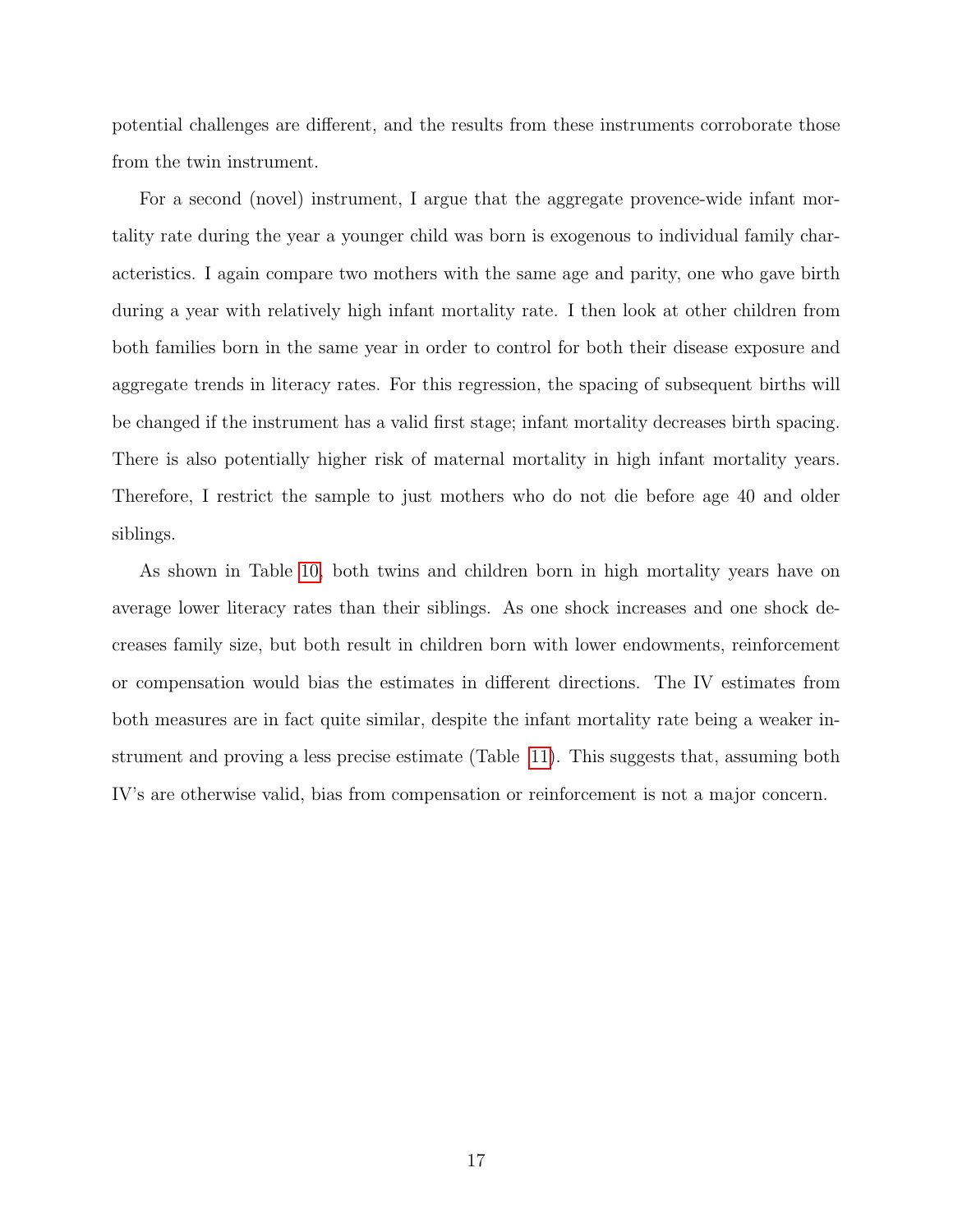|                         | Self, IMR              | Self, twin             | Siblings, IMR       | Siblings, twin         |
|-------------------------|------------------------|------------------------|---------------------|------------------------|
| IMR.                    | $-0.779***$<br>(0.019) |                        | $0.021*$<br>(0.011) |                        |
| Twin birth              |                        | $-0.019***$<br>(0.005) |                     | $-0.006***$<br>(0.002) |
| N                       | 230,415                | 259,187                | 1,215,119           | 2,295,644              |
| FE: Mother's age        | Х                      | X                      | X                   | X                      |
| FE: Parity              | Х                      | Х                      | Х                   | Х                      |
| FE: Year of sib's birth |                        |                        | X                   | X                      |

<span id="page-17-0"></span>Table [10:](#page-17-0) Effect of twinning and infant mortality rates on signatures

Note: <sup>∗</sup>p<0.10; ∗∗p<0.05; ∗∗∗p<0.01. The dependent variable in columns 1 and 2 is the signature variable of the children born. The sample is the same as in Table [5.](#page-9-1) The dependent variable in columns 3 and 4 is the signature variable for other children who share a mother. The sample is restricted to both children born before the birth and mothers who were not observed dying before age 40. IMR is the aggregate infant mortality rate for the entire provence of Quebec during the year of the birth.

<span id="page-17-1"></span>

| Table 11: Alternative instrument: infant mortality rates |  |  |  |  |
|----------------------------------------------------------|--|--|--|--|
|----------------------------------------------------------|--|--|--|--|

|                         | IV, twin               | IV                   | 1st stage              | Reduced form        |
|-------------------------|------------------------|----------------------|------------------------|---------------------|
| Number surv. to 1       | $-0.022***$<br>(0.006) | $-0.028*$<br>(0.015) |                        |                     |
| IMR.                    |                        |                      | $-0.762***$<br>(0.091) | $0.021*$<br>(0.011) |
| N                       | 2,295,644              | 1,215,119            | 1,215,119              | 1,215,119           |
| FE: Mother's age        | X                      | Х                    | X                      | Х                   |
| FE: Parity              | X                      | X                    | X                      | X                   |
| FE: Year of sib's birth | Х                      | Х                    | Х                      | Х                   |
| $KP$ F $-$ stat         |                        |                      | 70                     |                     |

*Note:*  $*p<0.10$ ;  $*p<0.05$ ;  $**p<0.01$ . Column 1 is from Table [5.](#page-9-1) In columns 2–4, the sample is restricted to both children born before the birth and mothers who were not observed dying before age 40. IMR is the aggregate infant mortality rate for the entire provence of Quebec during the year of the birth.

For the third instrument, I use the protogenesic interval, the time between the mother's first marriage and first birth [\(Klemp and Weisdorf 2018,](#page-22-1) [Galor and Klemp 2019\)](#page-22-2). This instrument is a measure of fecundity (i.e. potential fertility) as it captures biological variation in ability to conceive. While this instrument can be used in samples too small to effectively use twin births, it also has some less desirable properties. First, it makes a very strong assumption: that there was no premarital conception. If a couple conceived before marriage, the protogenesic interval will be too small. If premarital conception is more likely for some parents than others, this introduces endogeneity bias. Second, even absent premarital con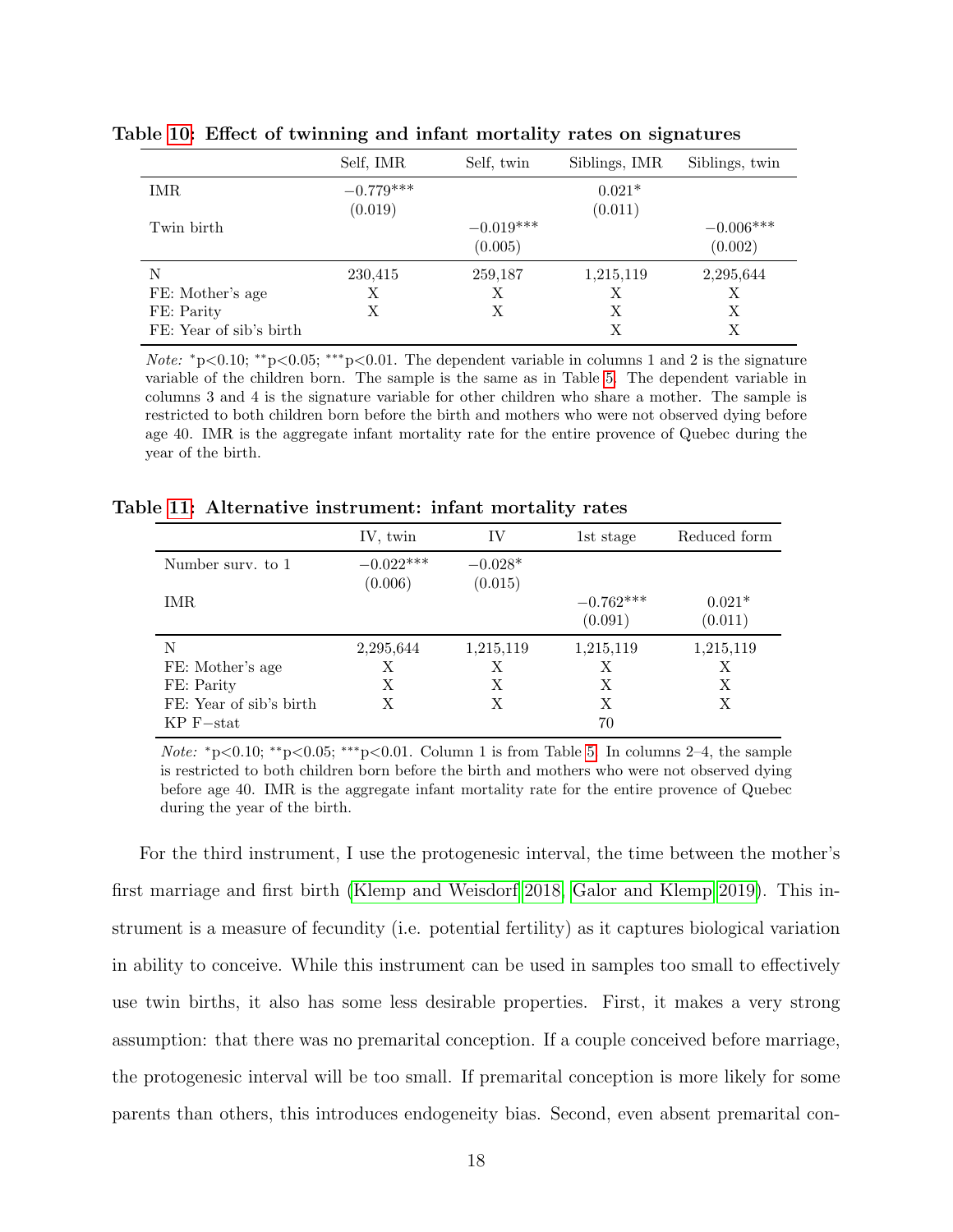ception, the instrument's validity is uncertain. Various factors influence conception odds, such as maternal health, nutrition, and age. While age can be controlled for, there is still a serious possibility that socioeconomic status is somehow correlated with conception chances. This is why previous studies using the protogenesic interval rely on other control variables for identification.<sup>[6](#page-18-0)</sup>

Despite the concerns related to its exclusion restriction, the protogenesic interval instrument gives a very similar estimate to the twin instrument (Table [12\)](#page-18-1). It also would not have bias from reinforcement or compensation, again suggesting that bias from compensation or reinforcement is not a major concern.

|                         | IV, twin    | IV          | 1st stage   | Reduced form |
|-------------------------|-------------|-------------|-------------|--------------|
| Number of births        | $-0.006***$ | $-0.004***$ |             |              |
|                         | (0.001)     | (0.001)     |             |              |
| PI                      |             |             | $-0.686***$ | $0.003***$   |
|                         |             |             | (0.013)     | (0.001)      |
| N                       | 2,298,174   | 221,309     | 221,309     | 221,309      |
| FE: Mother's age        | Х           |             |             |              |
| FE: Parity              | Х           |             |             |              |
| FE: Year of sib's birth | Х           | X           | X           | Х            |
| $KP$ F-stat             |             |             | 2.710       |              |

<span id="page-18-1"></span>Table [12:](#page-18-1) Alternative instrument: protogenesic interval

Note:  $*_p<0.10$ ;  $*_p<0.05$ ;  $^{**}_p<0.01$ . Column 1 is from Table [4.](#page-9-0) Columns 2–4 look at children as the unit of analysis, not child–birth pairs. PI is the protogensic interval of the mother, the time between her first marriage and her first birth. PI is not arbitrarily trimmed as in [Galor and](#page-22-2) [Klemp](#page-22-2) [\(2019\)](#page-22-2), leaving values with implausibly short gestation periods. I argue this is better than arbitrarily censoring implausible values, as that only omits premarital conceptions with short PIs and leaves premarital conceptions with longer PIs in the sample.

Together, the estimates from alternative instruments suggest that bias from compensation or reinforcement is not a major concern in this population. It certainly does not imply, however, that in other populations twin instruments would not suffer from compensation or reinforcement. The relatively egalitarian treatment of children with lower or higher birth endowments could be particular to Quebec.

<span id="page-18-0"></span><sup>6</sup>For example, [Galor and Klemp](#page-22-2) [\(2019\)](#page-22-2) use lineage head fixed effects, arguing they control for nonrandom biological factors. Note that their regressions control for age irrespective of gender, which leaves the instrument invalid. Female age at first marriage almost certainly has a different non-random effect on PI than male age at first marriage. The PI instrument, while potentially much stronger in a small sample, has much more serious endogeneity concerns than the twin instrument.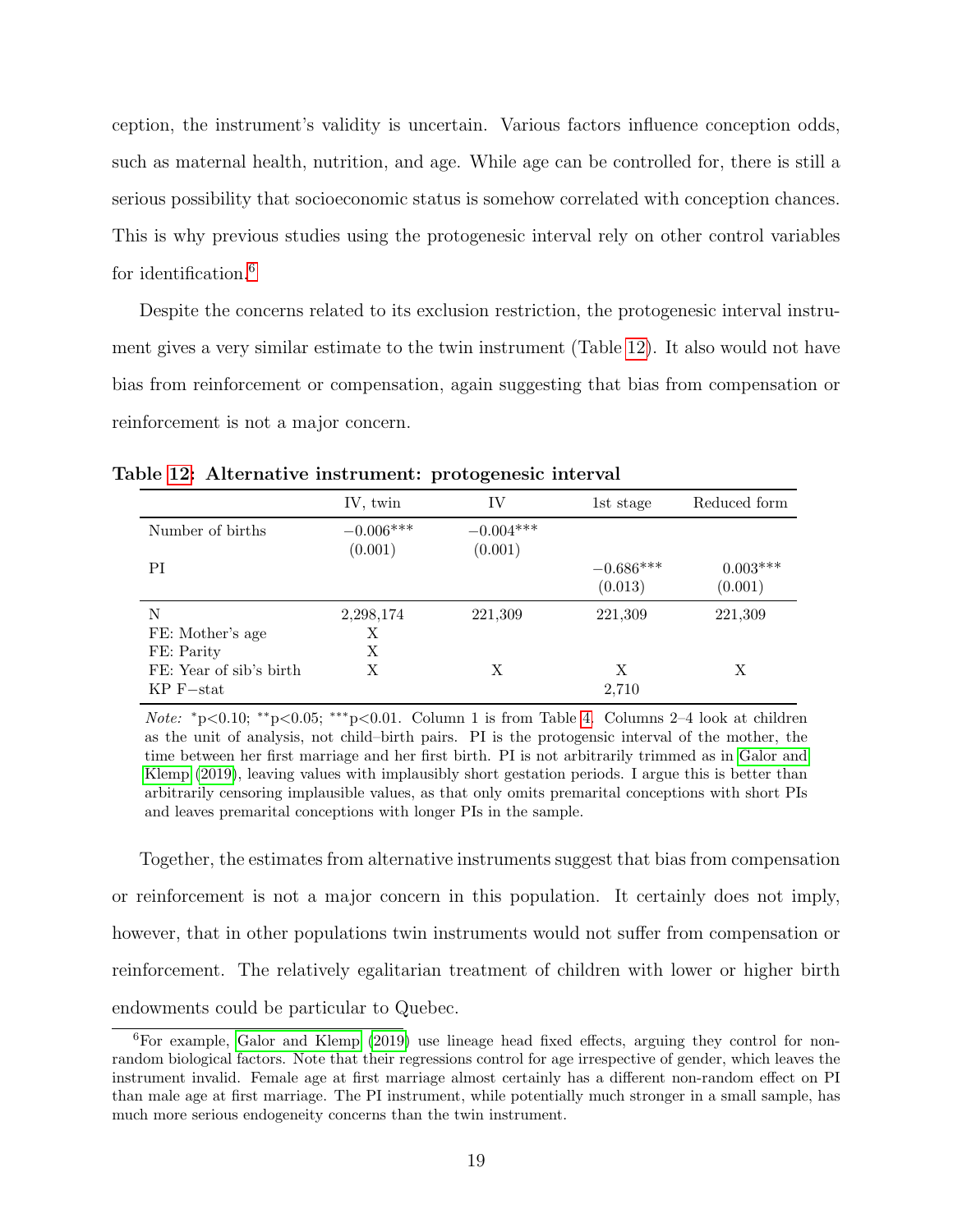# 5 Discussion

In pre-demographic transition Quebec, the natural experiment of twins provides evidence that there was a small trade-off between family size and the average human capital of child. The estimated trade-off — a decrease in the odds a sibling signed their marriage record of 0.6 percentage points per additional child born — is statistically significant and robust to various tests of potential threats to identification. Using multigenerational linkages, I show that although the effect of an increase in family sizes seems to be strongly inherited, the magnitude of the trade-off is too small to be of major economic significance.

Why was the trade-off so low? One explanation for the lack of substantial trade-off in contemporary populations is the availability of public education [\(Angrist et al. 2010\)](#page-20-3). At one extreme, if education is free (both financially and from opportunity cost), there is no tradeoff. At the other extreme, if education is prohibitively expensive, an additional child makes no difference. Before the 1840's, Quebec's formal education system was almost entirely provided by the Catholic Church. Various religious orders and parish schools provided a range of educational services.[7](#page-19-0) While tuition was often free, food and board was not, and there was always the opportunity cost in terms of forgone child labor [\(Magnuson 1992\)](#page-23-3). Perhaps the small trade-off was a product of Quebec's limited public education during the period. Then again, evidence from rural France during a similar period suggests that fertility fell before education rose, which in turn occurred before industrialization [\(Blanc and Wacziarg 2020\)](#page-21-5).

What, then, do we learn about theories of long-run economic growth? Quebec had already began industrialization by the 1830's, with modern water-powered factories emerging after the Lachine Canal was enlarged in the 1840's and a major railway with the Grand Trunk in the 1860's. [\(Courville et al. 2006,](#page-21-6) [Bradbury 2003\)](#page-21-7).<sup>[8](#page-19-1)</sup> Montreal emerged as a major industrial center in the second half of the 19th century. Moreover, Quebec's demographic transition

<span id="page-19-0"></span> $7$ The female Congrégation de Notre-Dame was particularly active, though there were schools run by male orders such as the Recollects [\(Greer 1997\)](#page-22-4).

<span id="page-19-1"></span><sup>8</sup>The marriage records aren't particularly suited to detecting industrial jobs, as they list occupations instead of industries. The first mechanic shows up in the marriage records in 1818, machine maker in 1832, railway worker in 1855.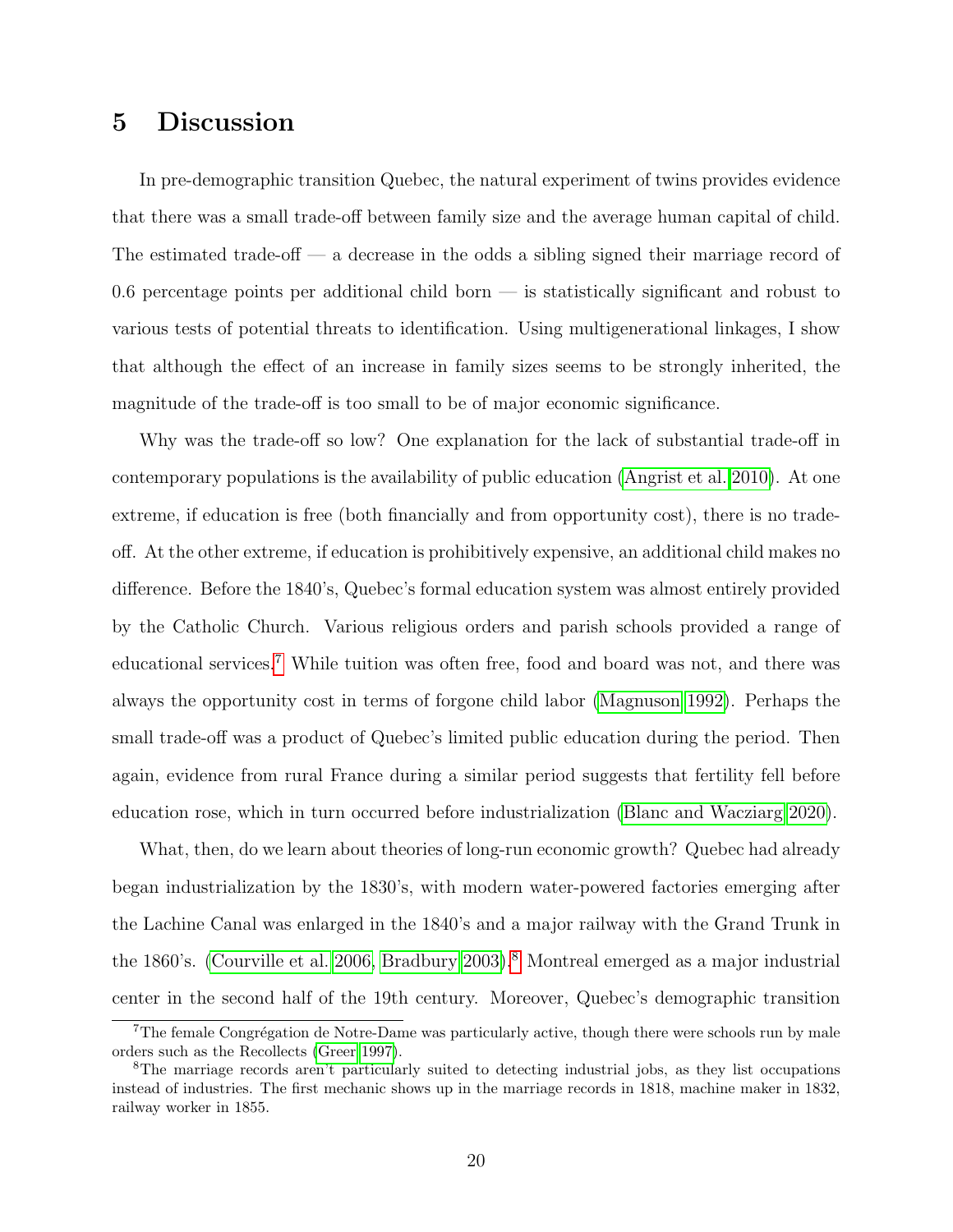occurred substantially later, only reaching substantial numbers of French-speaking Québécois by the  $1920$ 's (Vézina et al. 2014).

It appears that the existence of a substantial quantity-quality trade-off is not a necessary condition for industrialization. This does not, however, necessarily contradict the theories that place it at the heart of modern economic growth. These theories allow that regions importing preexisting technologies from an already industrialized area might have different dynamics [\(Galor and Weil 2000\)](#page-22-8). Perhaps it is the trade-off of families in London and Boston who matter, not Montreal or Quebec City. If so, the so-called "Western Offshoots" (the United States, Canada, Australia and New Zealand), considered to be on the growth frontier alongside Western Europe, should be revised to exclude Quebec [\(Galor](#page-22-0) [2005\)](#page-22-0). Alternatively, Quebec could be added alongside France, with its inconveniently early demographic transition, as an example that however elegantly a theory unifies economic growth with demography, the empirical evidence eludes a straightforward grand narrative.

## References

- <span id="page-20-3"></span>Angrist, J., V. Lavy, and A. Schlosser (2010). Multiple Experiments for the Causal Link between the Quantity and Quality of Children. pp. 51.
- <span id="page-20-0"></span>Becker, G. S. (1960). Demographic and Economic Change in Developed Countries: A Conference of the Universities-National Bureau Committee for Economic Research. New York: National Bureau of Economic Research, distributed by Columbia University Press.
- <span id="page-20-1"></span>Black, S. E., P. J. Devereux, and K. G. Salvanes (2005). The More the Merrier? The Effect of Family Size and Birth Order on Children's Education\*. Quarterly Journal of Economics  $120(2)$ , 669-700.
- <span id="page-20-2"></span>Black, S. E., P. J. Devereux, and K. G. Salvanes (2010). Small Family, Smart Family? The Journal of Human Resources  $\angle 45(1)$ .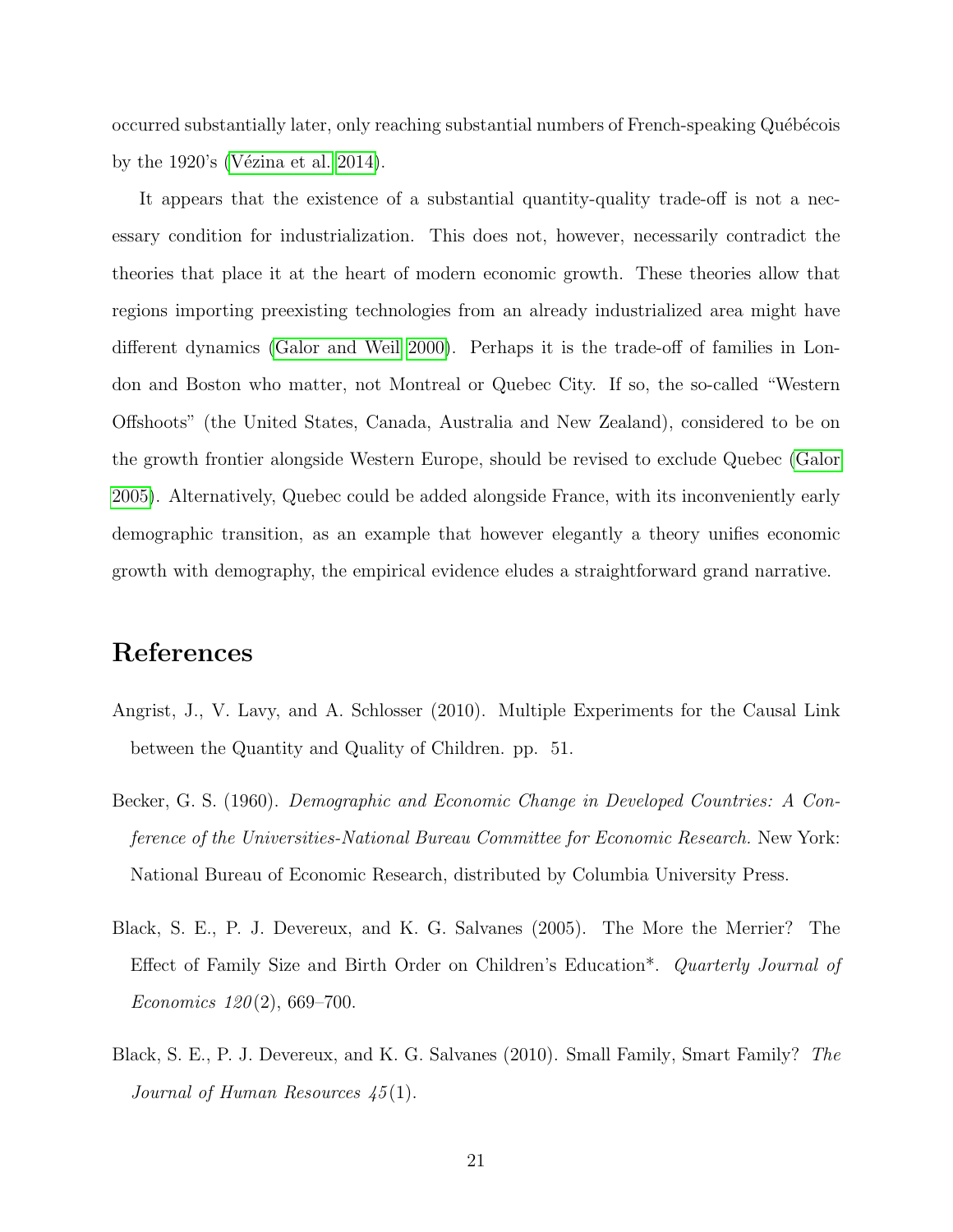- <span id="page-21-5"></span>Blanc, G. and R. Wacziarg (2020, October). Change and persistence in the Age of Modernization: Saint-Germain-d'Anxure, 1730–1895. Explorations in Economic History 78, 101352.
- <span id="page-21-1"></span>Bourque, M. (2011). Un aperçu des méthodes de reconstitution des familles et de jumelage des données du fichier de population BALSAC. Technical Report I-C-231, Projet BALSAC, Université du Québec à Chicoutimi.
- <span id="page-21-7"></span>Bradbury, B. (2003). Working Families - Age, Gender, and Daily Survival in Industrializing Montreal. Canadian Social History Series. University of Toronto Press.
- <span id="page-21-8"></span>Canadian Families Project (2002). Canadian Families Project. Victoria, Canada: University of Victoria.
- <span id="page-21-0"></span>Clark, G. (2015). The Child Quality-Quantity Tradeoff, England, 1770-1880: A Fundamental Component of the Economic Theory of Growth is Missing. pp. 39.
- <span id="page-21-6"></span>Courville, S., J.-C. Robert, and N. Séguin (2006, February). The Spread of Rural Industry in Lower Canada, 1831-1851. Journal of the Canadian Historical Association  $2(1)$ , 43–70.
- <span id="page-21-3"></span>Cummins, N. (2013, May). Marital fertility and wealth during the fertility transition: Rural France, 1750-1850: Fertility and Wealth in Transition-Era France. The Economic History Review 66 $(2)$ , 449-476.
- <span id="page-21-2"></span>Dillon, L., M. Amorevieta-Gentil, M. Caron, C. Lewis, A. Guay-Giroux, B. Desjardins, and A. Gagnon (2018). The Programme de recherche en démographie historique: Past, present and future developments in family reconstitution. The History of the Family  $23(1)$ , 20–53.
- <span id="page-21-4"></span>Farbmacher, H., R. Guber, and J. Vikström (2018, April). Increasing the credibility of the twin birth instrument. *Journal of Applied Econometrics 33*(3), 457–472.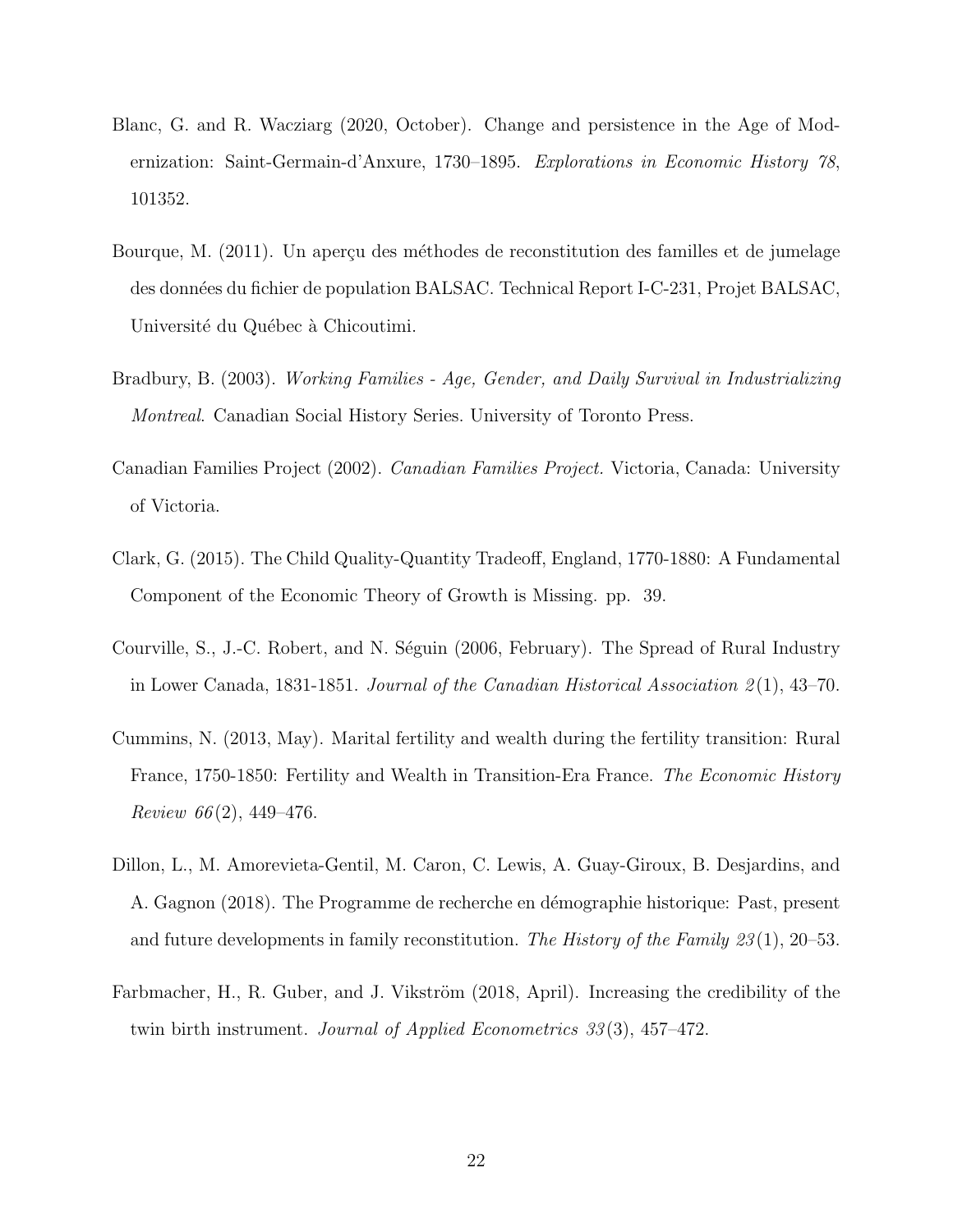- <span id="page-22-10"></span>Gaffield, C., P. Baskerville, S. Cadigan, M. St-Hilaire, C. Bellavance, F. Normand, G. Darroch, C. Amhrein, L. Tepperman, C. Jones, and E. Sager (2009). National Sample of the 1911 Census of Canada *Dataset*/. University of Alberta *distributor*.
- <span id="page-22-0"></span>Galor, O. (2005). Chapter 4 From Stagnation to Growth: Unified Growth Theory. In Handbook of Economic Growth, Volume 1, pp. 171–293. Elsevier.
- <span id="page-22-2"></span>Galor, O. and M. Klemp (2019, May). Human genealogy reveals a selective advantage to moderate fecundity. Nature Ecology & Evolution  $3(5)$ , 853–857.
- <span id="page-22-8"></span>Galor, O. and D. N. Weil (2000). Population, Technology, and Growth: From Malthusian Stagnation to the Demographic Transition and beyond. The American Economic Review  $90(4)$ , 806–828.
- <span id="page-22-6"></span>Greer, A. (1985). Peasant, Lord, and Merchant: Rural Society in Three Quebec Parishes 1740–1840. Toronto: University of Toronto Press.
- <span id="page-22-4"></span>Greer, A. (1997). The People of New France. Toronto: University of Toronto Press.
- <span id="page-22-5"></span>Henry, L. (1978). Fécondité des mariages dans le quart Sud-Est de la France de 1670 a 1829,. Population (French Edition) 33 (4/5), 855–883.
- <span id="page-22-3"></span>IMPQ (2020). Infrastructure Intégrée Des Microdonnées Historiques de La Population Du  $Québec.$  Trois-Rivières, Québec: Centre Interuniversitaires d'Études Québécoises.
- <span id="page-22-9"></span>Inwood, K. and C. Jack (2011). National Sample of the 1891 Census of Canada. Guelph, Canada: University of Guelph.
- <span id="page-22-7"></span>Kleibergen, F. and R. Paap (2006, July). Generalized reduced rank tests using the singular value decomposition. Journal of Econometrics 133 (1), 97–126.
- <span id="page-22-1"></span>Klemp, M. and J. Weisdorf (2018, June). Fecundity, Fertility and The Formation of Human Capital. The Economic Journal.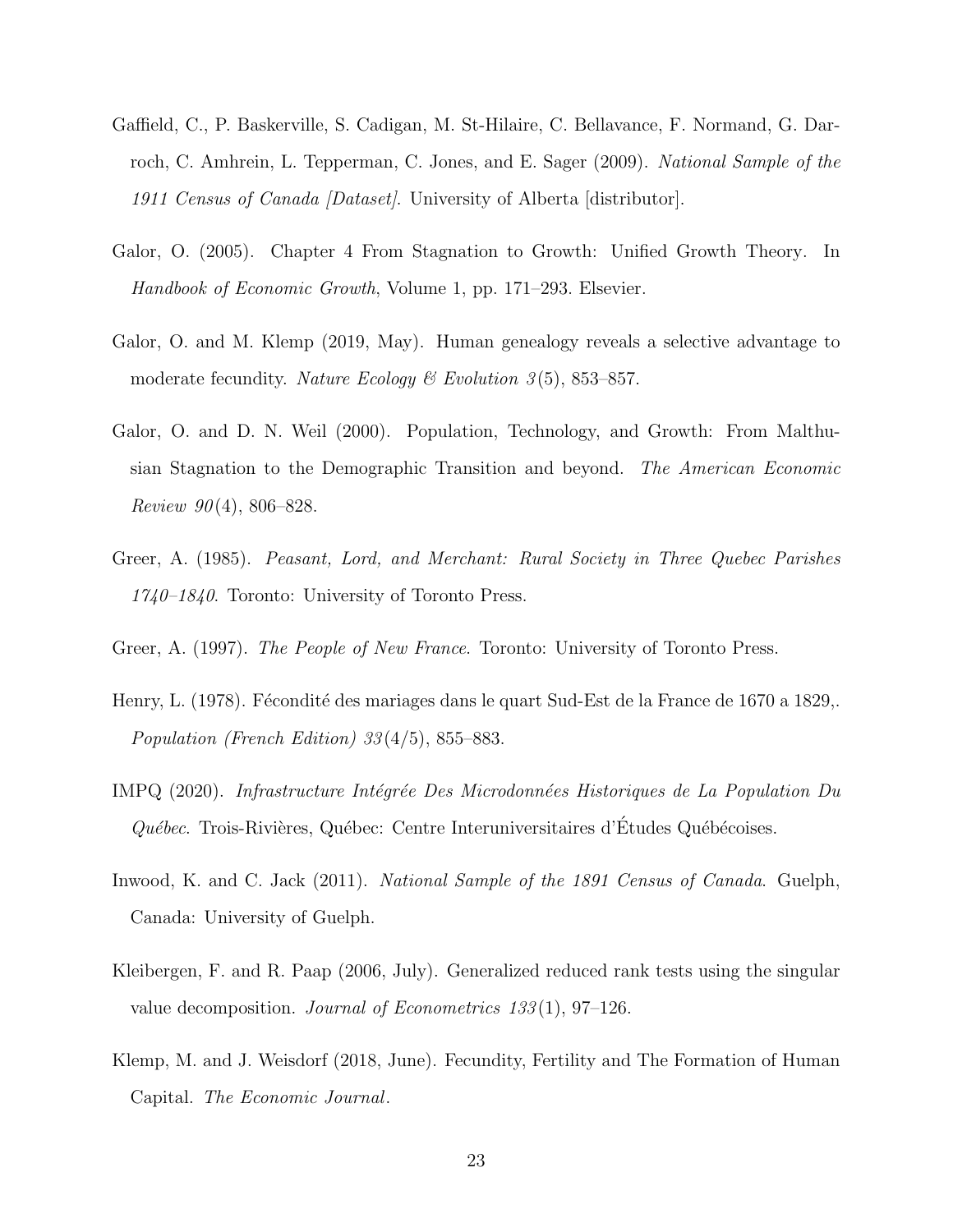- <span id="page-23-3"></span>Magnuson, R. (1992). *Education in New France*. Montreal and Kingston: McGill-Queens University Press.
- <span id="page-23-7"></span>Minnesota Population Center (2019). Integrated Public Use Microdata Series, International: Version 7.2 *[Dataset]*. Minneapolis: IPUMS.
- <span id="page-23-4"></span>Pison, G. and N. Couvert (2004). The Frequency of Twin Births in France: The Triple Influence of Biology, Medicine and Family Behaviour. Population (english edition) 59 (6), 765.
- <span id="page-23-2"></span>PRDH (2020). Programme de Recherche En Démographie Historique. Registre de La Population Du Québec Ancien (RPQA) [Data Set]. Montréal, Canada: Département de Démographie, Université de Montréal.
- <span id="page-23-1"></span>Project Balsac (2020). *BALSAC [Data Set]*. Québec, Canada: Université du Québec à Chicoutimi.
- <span id="page-23-5"></span>Rosenzweig, M. R. and J. Zhang (2009, July). Do Population Control Policies Induce More Human Capital Investment? Twins, Birth Weight and China's "One-Child" Policy. Review of Economic Studies 76 (3), 1149–1174.
- <span id="page-23-0"></span>Tan, H. R. (2018, April). More is Less? The Impact of Family Size on Education Outcomes in the United States, 1850–1940. Journal of Human Resources, 0517–8768R1.
- <span id="page-23-6"></span>V´ezina, H., D. Gauvreau, and A. Gagnon (2014). Socioeconomic fertility differentials in a late transition setting: A micro-level analysis of the Saguenay region in Quebec. Demographic Research 30, 1097–1128.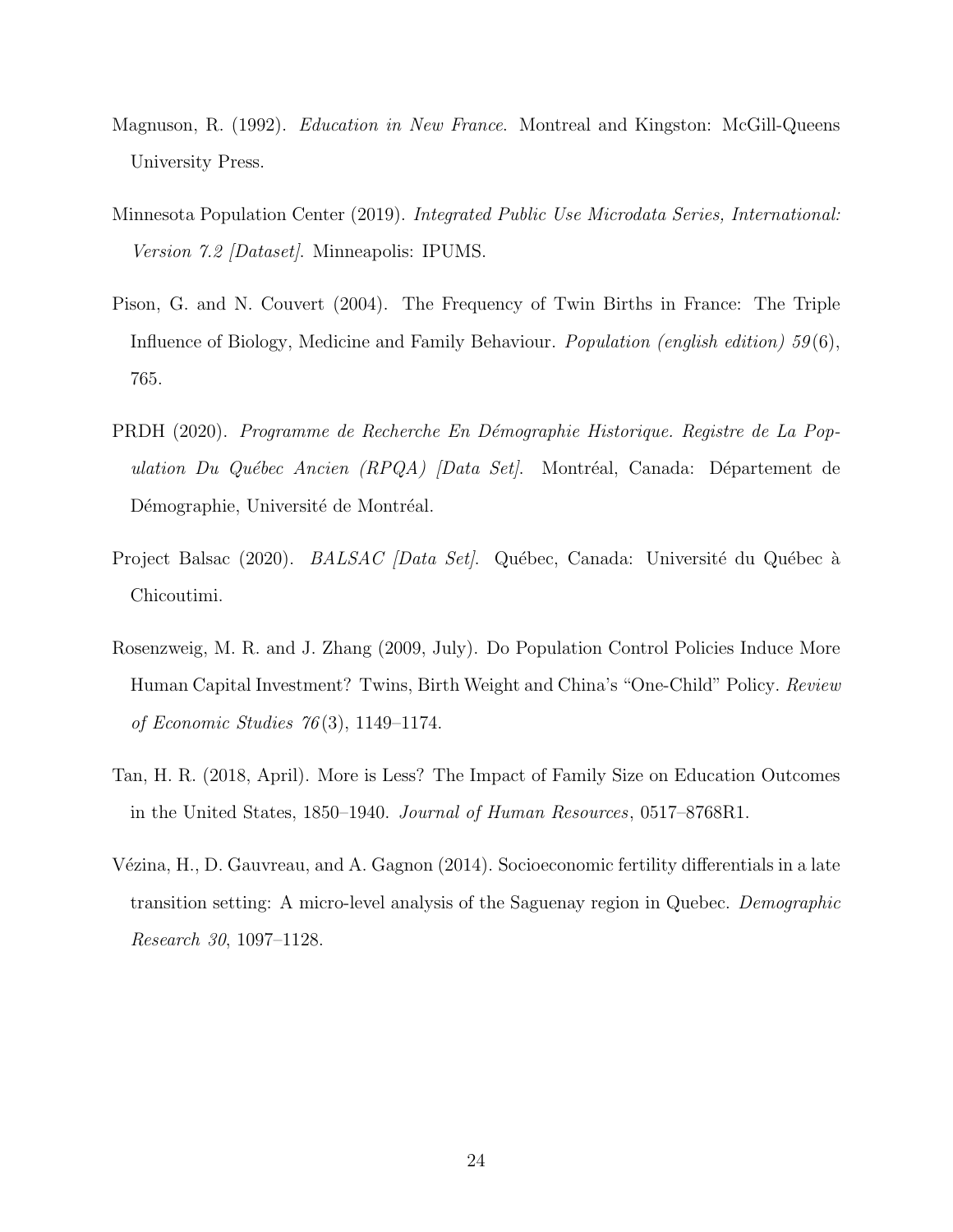# Appendix



### <span id="page-24-0"></span>A1. Signatures and literacy

Figure [4:](#page-24-0) Different ways to code the signature variable

Note: The vital record literacy rate is the average of an indicator variable that is one if a signature was recorded, zero if the absence of a signature was recorded, and either zero or omitted otherwise. The census record literacy rate is the fraction of individuals who were reported as able to write, reweighted to match the age distribution in the vital records.

Figure [4](#page-24-0) above compares two different ways of coding the signature variable. Four extracts of Canadian censuses 1891–1911 provide external points of comparison.[9](#page-24-1) After 1800, coding missing signatures as missing values provides an estimate of literacy closer to that in the censuses. Before 1800, coding the missing signatures as 0 provides a more stable measure

<span id="page-24-1"></span><sup>9</sup>The 5% 1891 sample [\(Inwood and Jack 2011\)](#page-22-9), the 5% 1901 sample and 1901 oversample [\(Canadian](#page-21-8) [Families Project 2002\)](#page-21-8), and the 5% 1911 sample [\(Gaffield et al. 2009\)](#page-22-10). Data provided by the [Minnesota](#page-23-7) [Population Center](#page-23-7) [\(2019\)](#page-23-7).